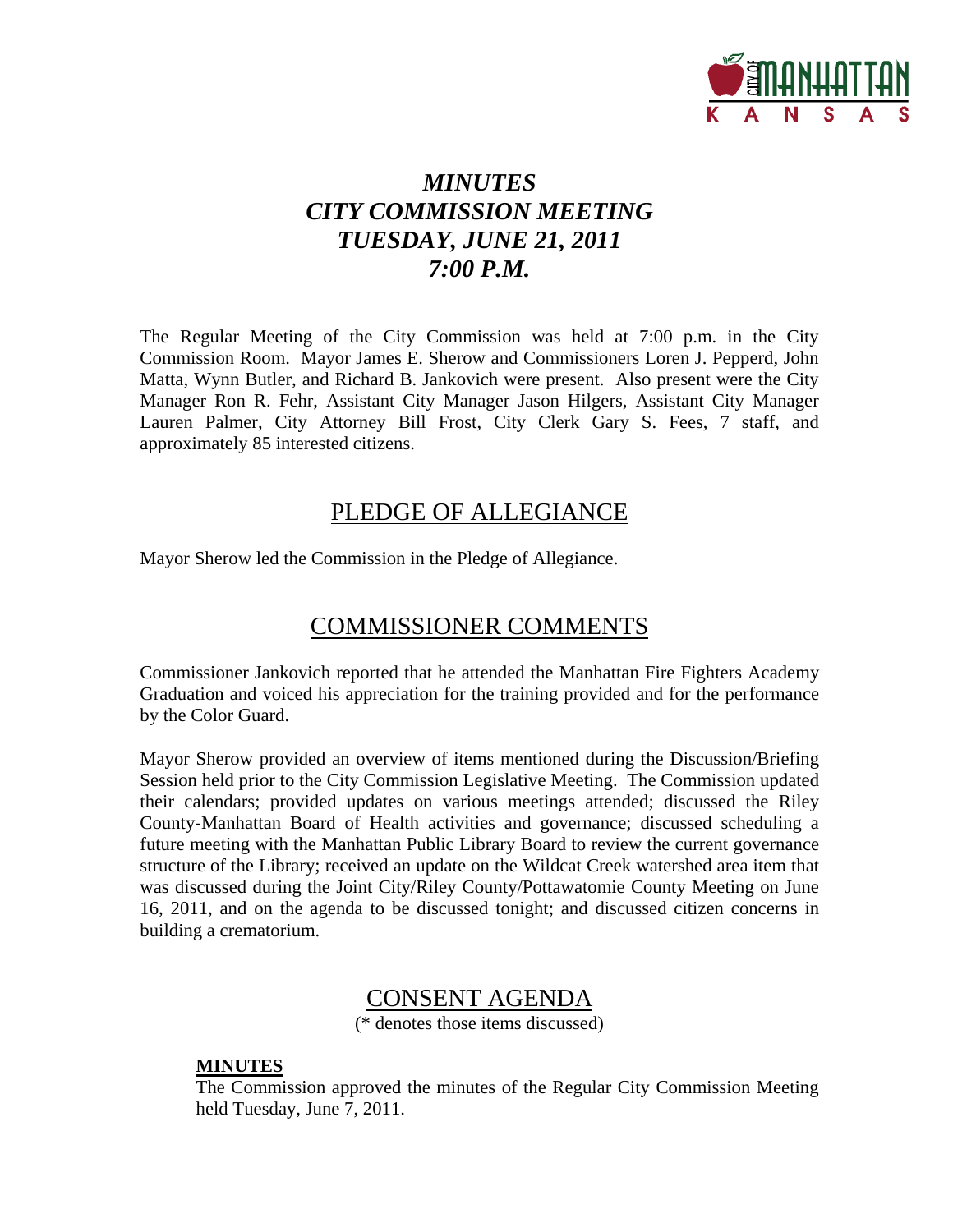### CONSENT AGENDA (*CONTINUED*)

#### **CLAIMS REGISTER NO. 2674**

The Commission approved Claims Register No. 2674 authorizing and approving the payment of claims from June 1, 2011, to June 14, 2011, in the amount of \$4,839,240.44.

#### **ORDINANCE NO. 6899 – REPEAL – DAYCARE HOMES REGULATION**

The Commission approved Ordinance No. 6899 repealing Ordinance No. 6806 related to the regulation of family day care homes.

#### **ORDINANCE NO. 6900 – PUSHCART MOBILE FOOD VENDING**

The Commission approved Ordinance No. 6900 relating to pushcart mobile food vending.

#### **FIRST READING – LEASE FINANCING – K-STATE FEED MILL AND BIOREFINERY**

The Commission approved first reading of an ordinance authorizing lease financing for the KSU Foundation in an amount not to exceed \$5.5 million for the relocation of the K-State Feed Mill and Biorefinery and authorized the Mayor and City Clerk to execute the related documents.

#### **\* RESOLUTION NO. 062111-A – APPLICATION – 2011 HOME INVESTMENT PARTNERSHIP PROGRAM FUNDS**

The Commission approved Resolution No. 062111-A authorizing submission of an application for 2011 HOME Investment Partnerships Program funds and authorized the Mayor to execute the application and the grant agreement if funding is awarded.

#### **\* NEGOTIATE CONTRACT – BLUEMONT AVENUE CORRIDOR IMPROVEMENTS, NORTH MANHATTAN AVENUE TO 11<sup>TH</sup> STREET (ST1103)**

Ron Fehr, City Manager, provided information on the selection process.

Rob Ott, City Engineer, provided additional background information on the selection committee process and efforts to match the project with the best team.

The Commission approved the recommendation of the Selection Committee of Bartlett and West, Inc., Bowman Bowman Novick, and SMH team and authorized City Administration to negotiate an agreement with Bartlett and West, of Manhattan, Kansas, for Professional Engineering Services for the Bluemont Avenue Corridor Improvements from North Manhattan Avenue to  $11<sup>th</sup>$  Street improvements (ST1103).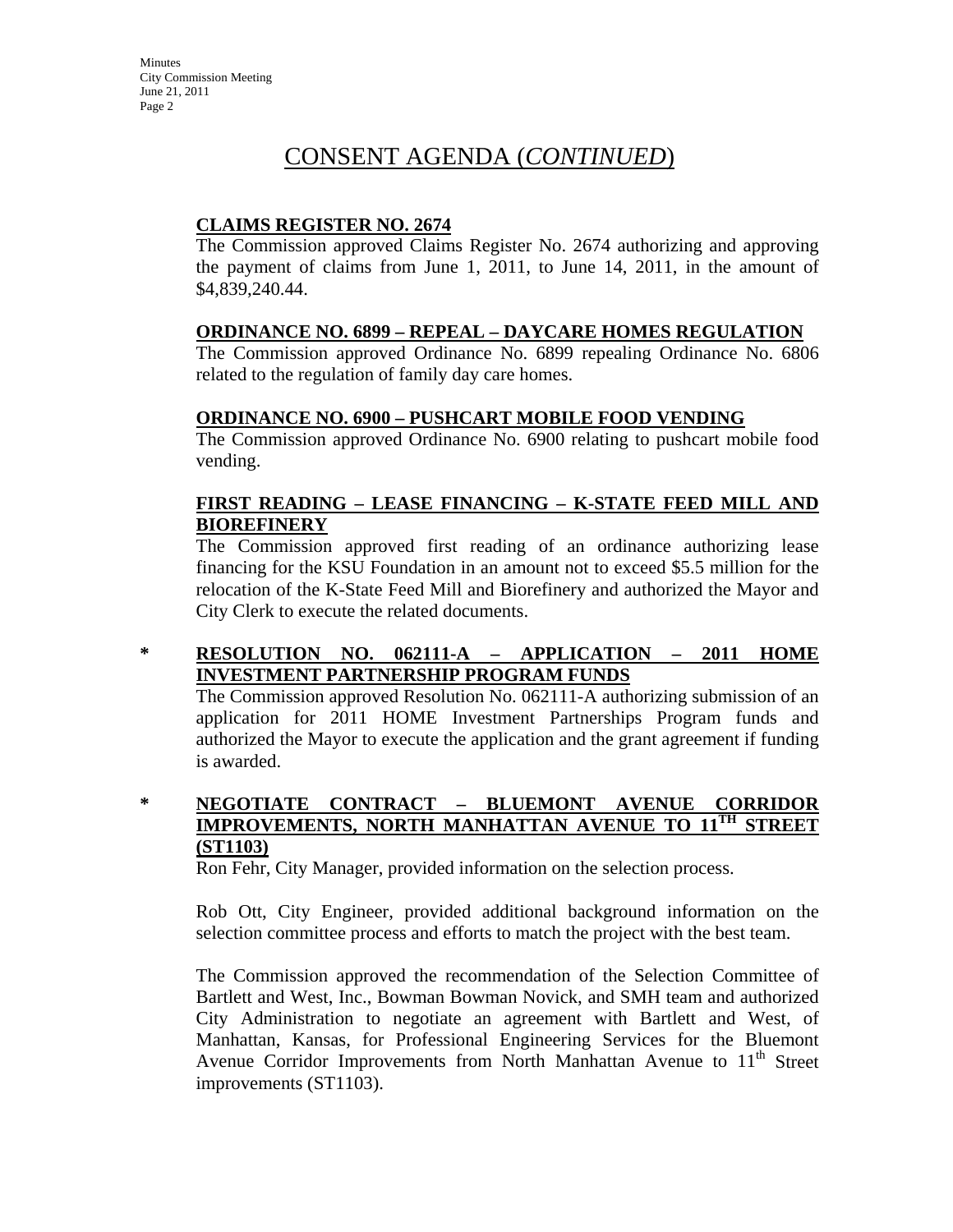# CONSENT AGENDA (*CONTINUED*)

#### **AWARD CONTRACT – SCENIC MEADOWS ADDITION, UNIT THREE, WATER (WA1004) AND SANITARY SEWER (SS1004) IMPROVEMENTS**

The Commission accepted the Engineer's Estimate in the amount of \$331,838.30 and awarded a construction contract in the amount of \$208,917.91 to J and K Contracting, LC, of Junction City, Kansas, for the Scenic Meadows Addition, Unit Three, Water (WA1004) and Sanitary Sewer (SS1004) Improvements

#### **AWARD CONTRACT – GIBBONS EXHIBIT (SZ0902)**

The Commission awarded a construction contract in the amount of \$333,877.00 to Carley Construction, of Wamego, Kansas, for the Gibbons Exhibit (SZ0902).

#### **RESOLUTION NO. 062111-B – ISSUE TEMPORARY NOTES - GIBBONS EXHIBIT (SZ0902)**

The Commission approved Resolution No. 062111-B authorizing the issuance of temporary notes to pay for the construction of the Gibbons Exhibit (SZ0902).

#### **\* CHANGE ORDER NO. 4 – SUNSET ZOO ENTRY AND EDUCATION BUILDING (SZ0901)**

The Commission approved Change Order No. 4 for the Sunset Zoo Entry and Education Building project (SZ0901), resulting in a net increase in the amount of \$84,500.00 (+2.26%) to the contract with National Builders Inc., of Wichita, Kansas.

#### **\* AIRPORT USE AGREEMENT – AMERICAN AIRLINES, INC.**

Commissioner Butler requested that the item be moved to the end of the General Agenda.

#### **\* RENEWAL – SOFTWARE UPGRADE, MAINTENANCE, AND SUPPORT SERVICES AGREEMENT**

Bernie Hayen, Director of Finance, responded to questions from the Commission and provided background information on the item.

The Commission authorized the City of Manhattan to renew the software upgrade, maintenance, and support services agreement for a term of July 1, 2011, to June 30, 2012, in the amount of \$72,584.60 with SunGard Public Sector, Inc., of Lake Mary, Florida.

#### **BOARD APPOINTMENT – MANHATTAN URBAN AREA PLANNING BOARD**

The Commission approved the appointment of Gary Stith, 2517 Meadowood Drive, to a three-year term to the Manhattan Urban Area Planning Board. Mr. Stith's term begins immediately, and will expire April 30, 2014.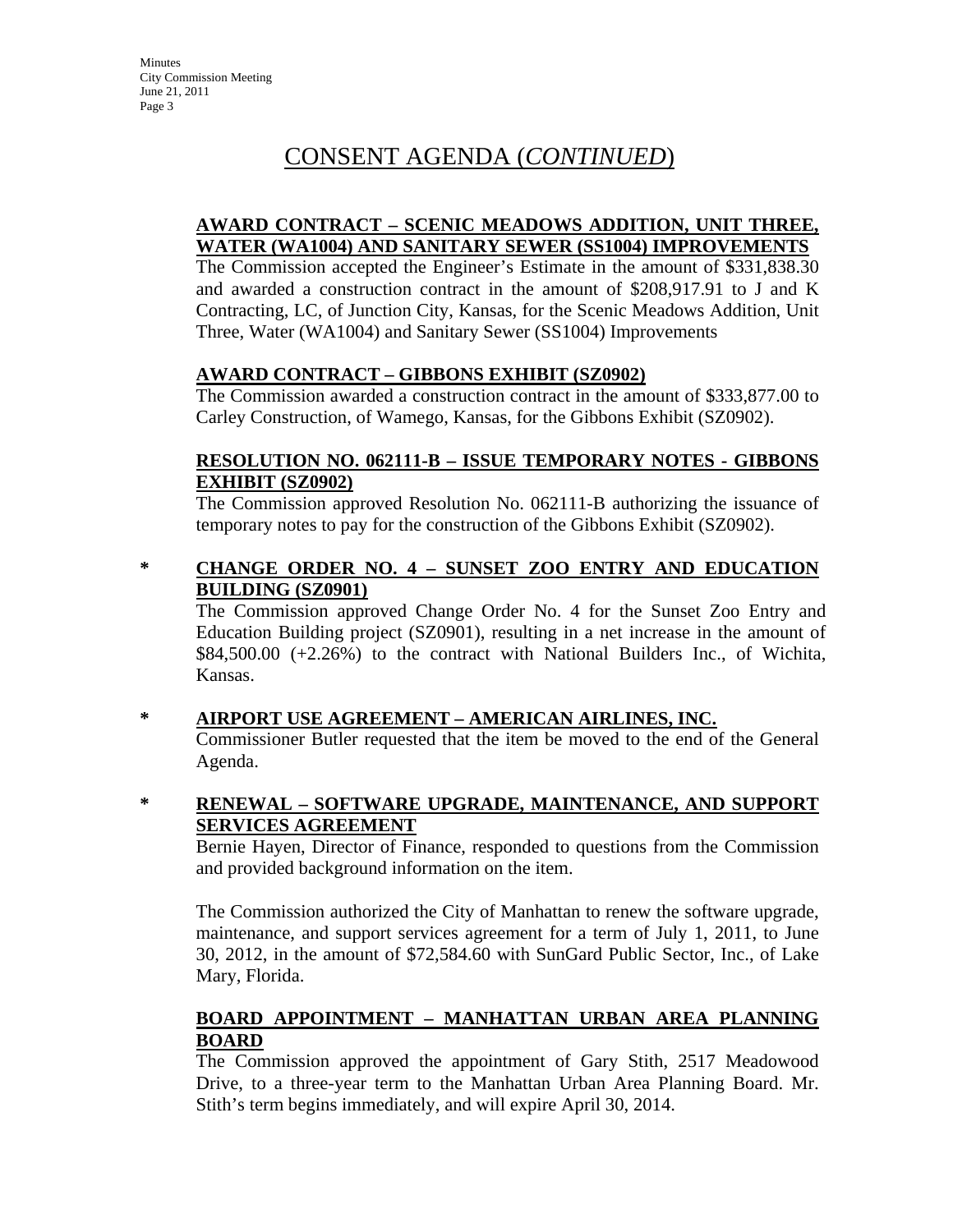### CONSENT AGENDA (*CONTINUED*)

#### **ORDINANCE AMENDING STANDARD TRAFFIC ORDINANCE – AMENDING PROVISIONS RELATED TO DRIVING UNDER THE INFLUENCE OF INTOXICATING LIQUORS OR DRUGS**

The Commission approved first reading of an ordinance amending the Standard Traffic Ordinance for Kansas Cities, Edition of 2010, by amending provisions relating to driving under the influence of intoxicating liquors or drugs.

After discussion, Commissioner Jankovich moved to approve the consent agenda and to move Item K, AIRPORT USE AGREEMENT – AMERICAN AIRLINES, INC., to the end of the General Agenda. Commissioner Pepperd seconded the motion. On a roll call vote, motion carried 5-0, with the exception of Item D, ORDINANCE NO. 6900 – PUSHCART MOBILE FOOD VENDING, which carried 4-1, with Commissioner Matta voting against the motion and, with the exception of Item E, FIRST READING – LEASE FINANCING – K-STATE FEED MILL AND BIOREFINERY, which carried 4-0-1 with Commissioner Jankovich abstaining from the item due to a conflict of interest.

### GENERAL AGENDA

#### **APPOINTMENT - WILDCAT CREEK WORKING GROUP**

Mayor Sherow provided background information on the purpose and potential make-up of the proposed Wildcat Creek Working Group that was initially discussed at the Joint City/Riley County/Pottawatomie County Meeting on June 16, 2011, in response to the Wildcat Creek flooding. He informed the Commission that with the Commission's consent, he would like to appoint Commissioner Jankovich to serve as co-chair of the Wildcat Creek Working Group.

After discussion, Commissioner Matta moved to appoint Commissioner Jankovich to cochair the Wildcat Creek Working Group. Commissioner Butler seconded the motion. On a roll call vote, motion carried 5-0.

#### **INTERLOCAL AGREEMENT – and - SYSTEM OPERATING PLAN - MANHATTAN AREA TRANSIT SERVICES (MATS)**

Lauren Palmer, Assistant City Manager, introduced the item.

Ted Rieck, HDR Engineering, Inc., presented background information on the Manhattan Area Transit Services Interlocal Cooperation Agreement, the Operating Agreement, Flint Hills Area Transportation Agency (ATA) demand response funding, ridership data, the proposed Fixed-Route System, service cost per rider and per capita operating costs, labor and fuel costs, availability of Federal and State funding, local match funding requirements,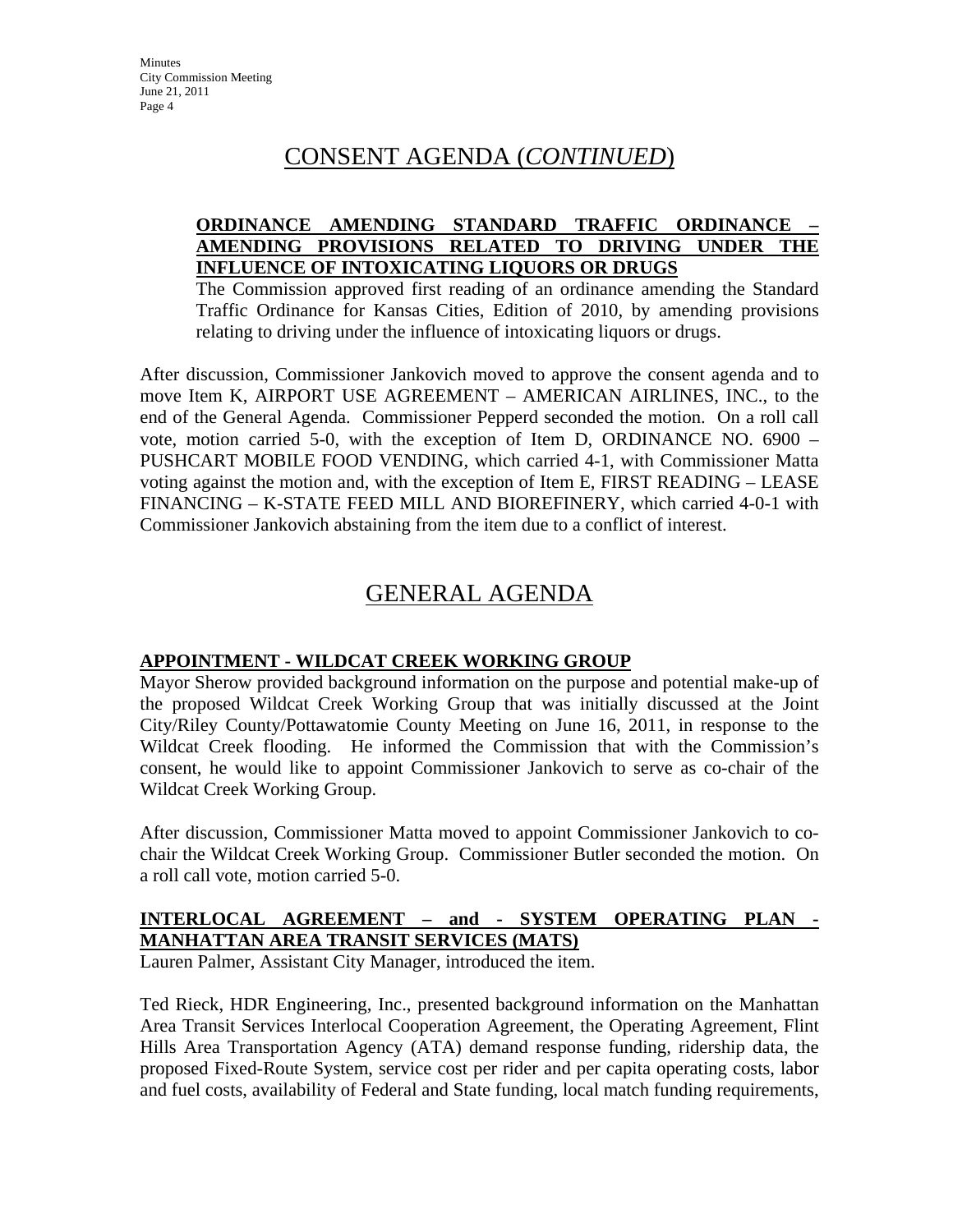#### **INTERLOCAL AGREEMENT – and - SYSTEM OPERATING PLAN - MANHATTAN AREA TRANSIT SERVICES (MATS)** *(CONTINUED)*

and the Manhattan Area Transit Services Business Plan. He then responded to questions from the Commission regarding the current wage rates and benefits for ATA drivers, ridership projections, local funding sources, proposed hours of operation, proposed fares, infrastructure requirements, and signage.

Ron Fehr, City Manager, responded to questions from the Commission regarding funding.

Ted Rieck, HDR Engineering, Inc., provided additional information on the System Operating Plan and Manhattan Area Transit Services. He then responded to additional questions from the Commission regarding route and ridership projections, comparisons with similar communities that have public transit systems, and advertising revenue generation opportunities and advertising policies.

Anne Smith, Director, Flint Hills Area Transportation Agency (ATA), provided background information on the Flint Hills ATA and efforts to bring transit services to the Manhattan area. She provided additional information on the operations of ATA, transportation funds and funding support received, and stressed the importance to provide affordable and reliable public transportation to assure that the workforce and community needs are met. She then responded to questions regarding eligibility requirements for demand response and fixed-route systems.

Kathryn Smith and Joe Scott Smith, 2111 Snowbird Drive, speaking on behalf of the Visually Impaired Persons Support Group, spoke in support of the transit system being proposed to meet the transportation needs of the disabled. They requested that consideration be given to extend the hours and to add an additional day of service in which to attend various meetings and events in the community. They asked the Commission to support the request for funding for the fixed-route system being proposed.

Fred Willich, Chair, Manhattan Area Chamber of Commerce Board of Directors, speaking on behalf of the Chamber Board, asked the Commission to support funding for one year of the proposed fixed-route public transportation system. He stated that after reviewing recommendations from the Chamber's Public Affairs Committee and Workforce Advisory Board, the Chamber concurred with the request to fund the two fixed-route transportation system. He recommended that the proposed transportation system be reviewed annually for ridership, cost of operation, demand, and any additional funding that local businesses and taxpayers would incur. In addition, he requested that should the current funding partners reduce their financial support or costs rise that will force additional contributions by local taxpayers, the Chamber would request that the Commission ask for an immediate public review of the transit system before any additional City funding is provided.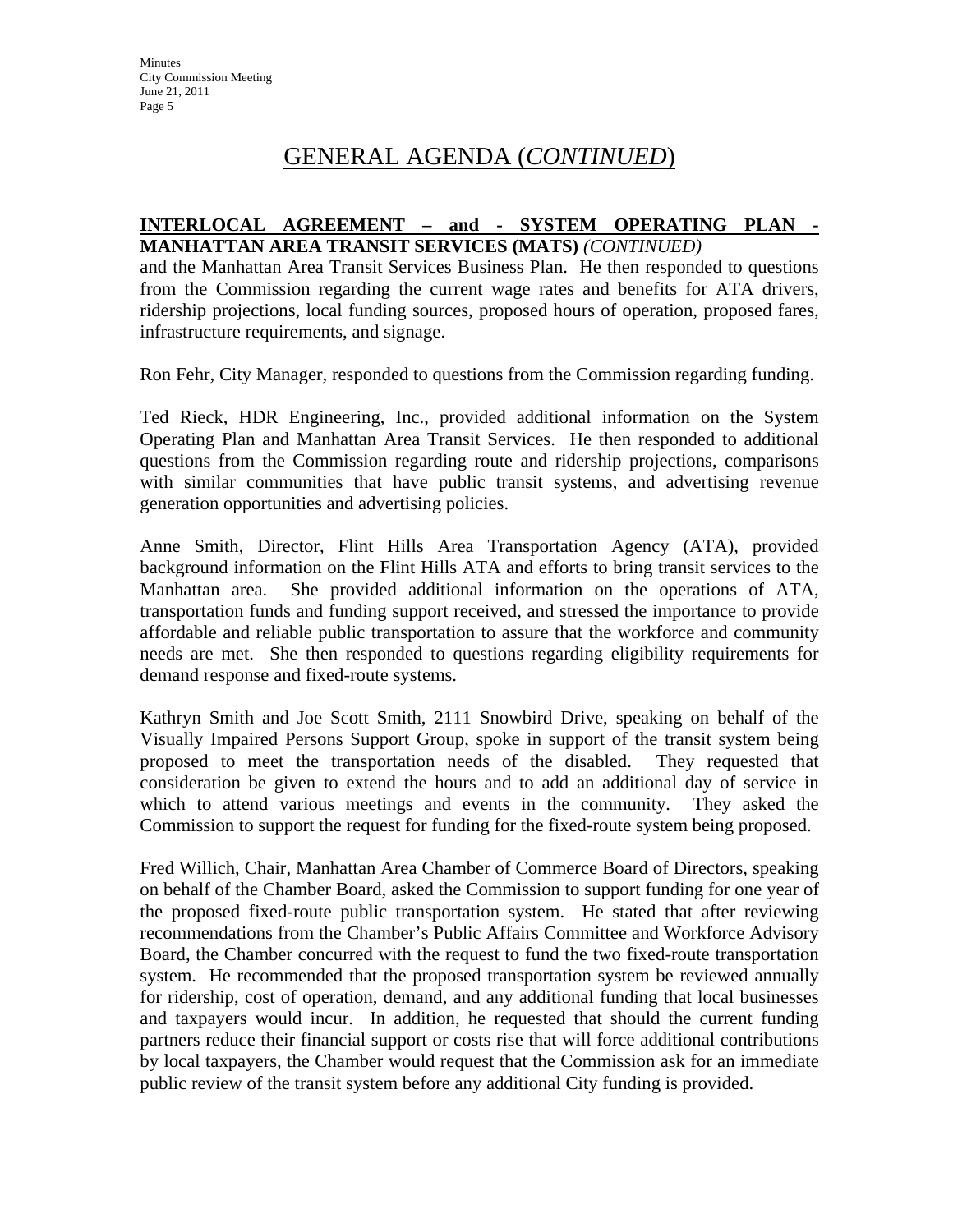#### **INTERLOCAL AGREEMENT – and - SYSTEM OPERATING PLAN - MANHATTAN AREA TRANSIT SERVICES (MATS)** *(CONTINUED)*

Carletta Edwards, Chair, Kansas Disability Act Committee, informed the Commission that it is currently difficult for her to attend meetings, concerts in City Park, or evening activities due to the lack of public transportation options. She asked the Commission to support the fixed-route system that is being proposed and to support the efforts of the Flint Hills ATA Bus.

Ted Rieck, HDR Engineering, Inc., responded to questions from the Commission about ADA accessibility and bus stop or flag locations.

Lauren Palmer, Assistant City Manager, provided additional information on bus stops, signage, and local match considerations for 2011 and 2012. She then responded to questions from the Commission.

Lynn Hinrichsen, Chair, Workforce Center Advisory Board, and Owner, Express Employment Professionals, 900 Hayes Drive, asked the Commission to continue their support in funding the necessary services of the Flint Hills ATA Bus. She stated that the Workforce Center Advisory Board is concerned with the development of a productive workforce and that the number one challenge is transportation. She requested that the Commission show their support to expand the transportation system and make this a reality.

Anne Smith, Director, Flint Hills ATA, responded to questions from the Commission and stated that over 90 percent of the rides originate in the city of Manhattan.

Karen McCulloh, Chair, Board of Riley County Commissioners, provided a letter to the City Commission and expressed its support for the proposed fixed-route transit system. She stated that Riley County has supported public transportation for over 20 years and provided information on Riley County's fiscal and in-kind support of the ATA bus service. She provided additional information on the item, re-iterated the need for a fixedroute system, and urged the Commission to join the Riley County Commissioners in support of public transit.

Jayme Morris-Hardeman, 1822 Laramie Street, provided additional information on the availability of state and federal grant sources for public transit. She stated that Kansas State University and Riley County have committed the necessary funding for public transit and the City of Manhattan needs to commit as well. She said that the workforce is the number one reason why people are riding the ATA Bus and urged the Commission to approve the proposed Resolution and Interlocal Agreement.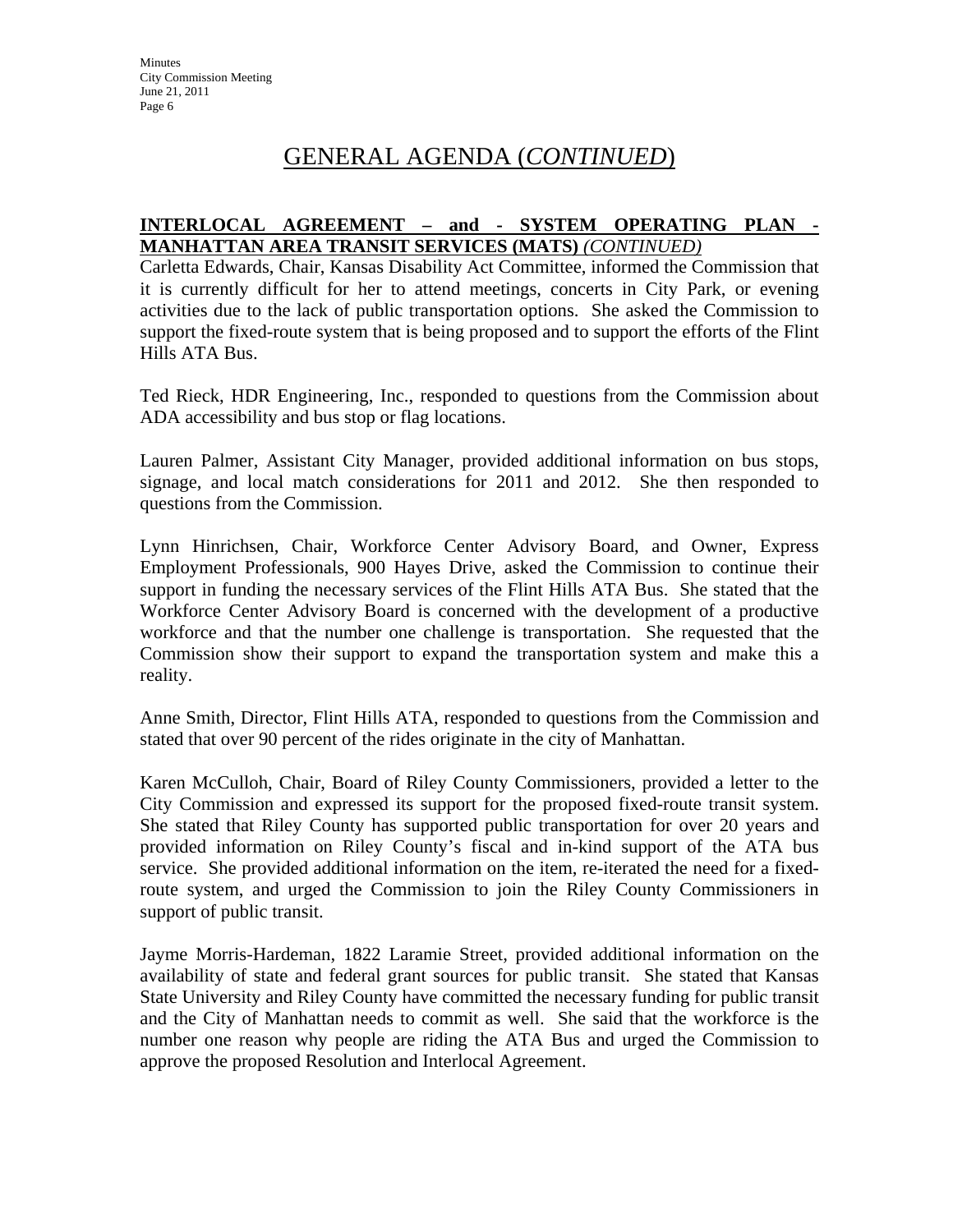#### **INTERLOCAL AGREEMENT – and - SYSTEM OPERATING PLAN - MANHATTAN AREA TRANSIT SERVICES (MATS)** *(CONTINUED)*

Gayle Spencer, Associate Dean of Student Life, Kansas State University, and Administrator, SafeRide Program, informed the Commission that public transportation is a positive move for the community and for the University. She then responded to questions from the Commission on the current SafeRide program and shuttle transportation service.

Brennan Walter, 831 Pierre Street, stated the importance of a public transit system for Manhattan and asked the Commission to provide the necessary funding being requested.

Stan Hoerman, 2021 Blue Hills Road, provided examples of transit during a recent visit to Anchorage, Alaska, and encouraged the Commission to support a bus system.

Phil Anderson, 1718 Fairchild Avenue, provided a historical perspective on public transportation in Manhattan and informed the Commission that many tenants in public housing are in need of greater public transportation opportunities. He asked the Commission to support the item and responded to questions.

Jim Perez, Public Transit Manager for the State of Kansas, informed the Commission of the advantages of a fixed-route system and stated that he was glad to see the interest demonstrated. He stated that Kansas Department of Transportation (KDOT) believes in a regional plan and have three buses for fixed-route services to be delivered. He informed the Commission that his staff and KDOT are interested in helping in any way. He then responded to questions from the Commission on fixed-route systems, service adjustments, and the proposed implementation plan.

Linda Davis, 3419 Womack Way, provided personal experiences with public transportation and examples of those that need public transportation in the community.

Nikki Marcotte, 709 North Juliette, Apartment No. 3, informed the Commission that she is in strong support of a public transit system and provided examples of those in the community that need this transportation system. She urged the Commission to join the other agencies and governments that support this and, to allow the public transit system to happen.

Jean Lee, 901 Ivy Circle, speaking for League of Women Voters of Manhattan and Riley County, stated that the League of Women Voters supports policies that assure multiple modes of transportation and strongly support implementation for a fixed-route public transit system for Manhattan. She asked the Commission to promote the growth and development of the Manhattan area and asked to vote to implement a fixed-route transit system for all citizens of Manhattan.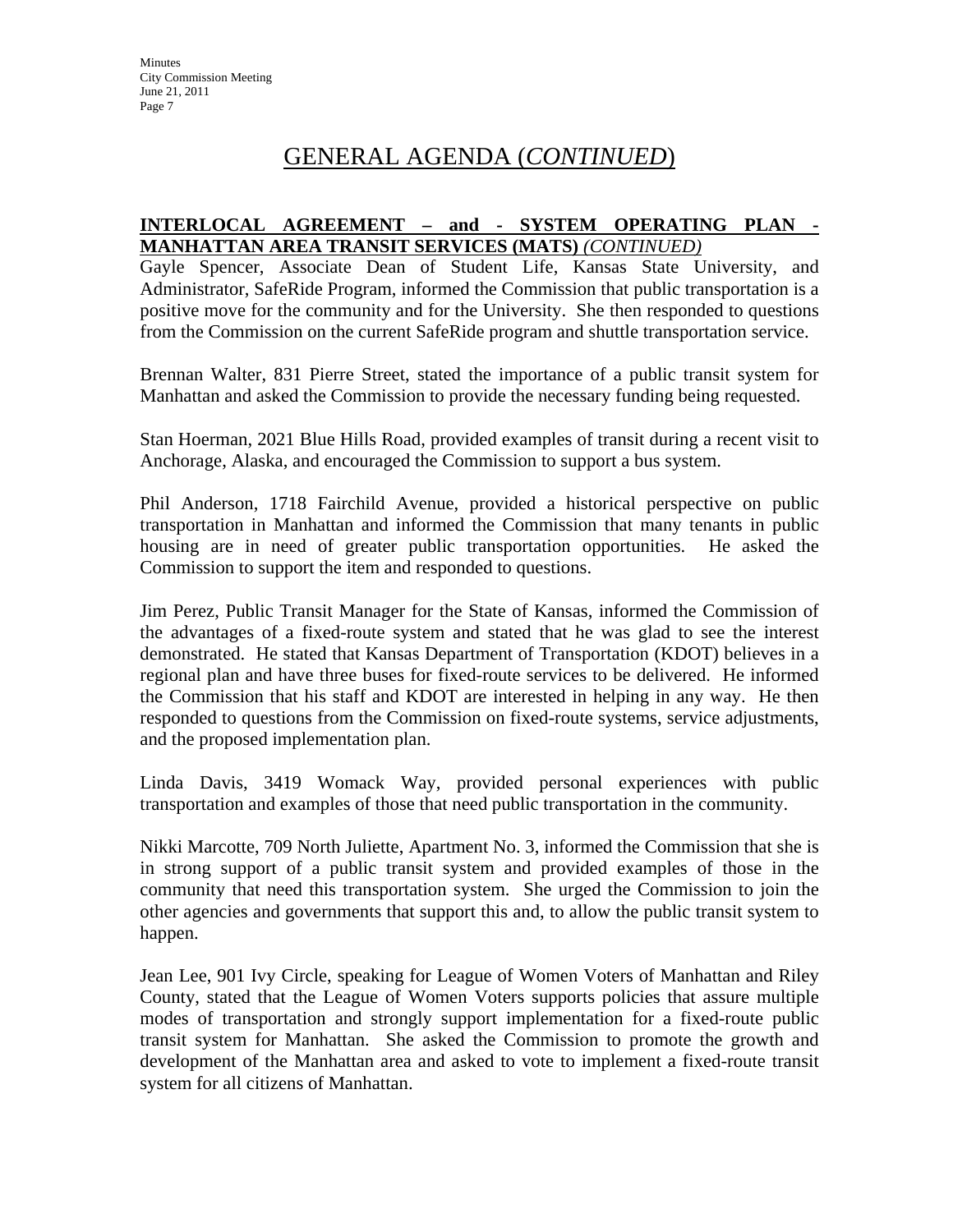#### **INTERLOCAL AGREEMENT – and - SYSTEM OPERATING PLAN - MANHATTAN AREA TRANSIT SERVICES (MATS)** *(CONTINUED)*

Commissioner Matta provided background information on public transit and stated that the escalation of public transit systems tends to require more and more tax dollars. He voiced concern that if the transit system is put in place, then about the time we get over the hurdles we have now with debt, this will be a fiscal concern and with the uncertainty of the congressional budget. He stated that the service needs more private sector focus and could not support the item.

Commissioner Butler stated that he could not support the item, but perhaps a public vote on the item. He said that the ATA bus on demand service and the University's SafeRide program will continue to be available and serve the needs of the community.

Commissioner Jankovich provided additional information on the item and voiced support for the proposed approach. He was also supportive of a one year review of the transit operation and Agreement.

Bernie Hayen, Director of Finance, responded to questions from the Commission on the increases projected in the City's Bond and Interest Fund.

Commissioner Pepperd provided a list of current fiscal responsibilities of the City and the community. He voiced concerns with the lack of successful transit systems in Kansas and future funding to support a transit system.

Anne Smith, Flint Hills ATA, responded to questions from the Commission on federal and state grant funds received. She said that without these grants they would not be able to operate. She stated that there is no public transit system in the country that operates revenue neutral and did not see subsidization as a valid criticism. She provided additional information on the Salina model and its success. She then responded to additional questions from the Commission on other transit systems in Kansas and on the wages and benefits provided to employees of Flint Hills ATA Bus.

Mayor Sherow voiced support for the public transit plan presented and stated that there are an increasing number of low-income individuals and university students that would benefit from fixed transit routes, allowing them to get to work and to school. He said that in order to make Kansas State University and the community flourish, this is one of the components that can help make that possible.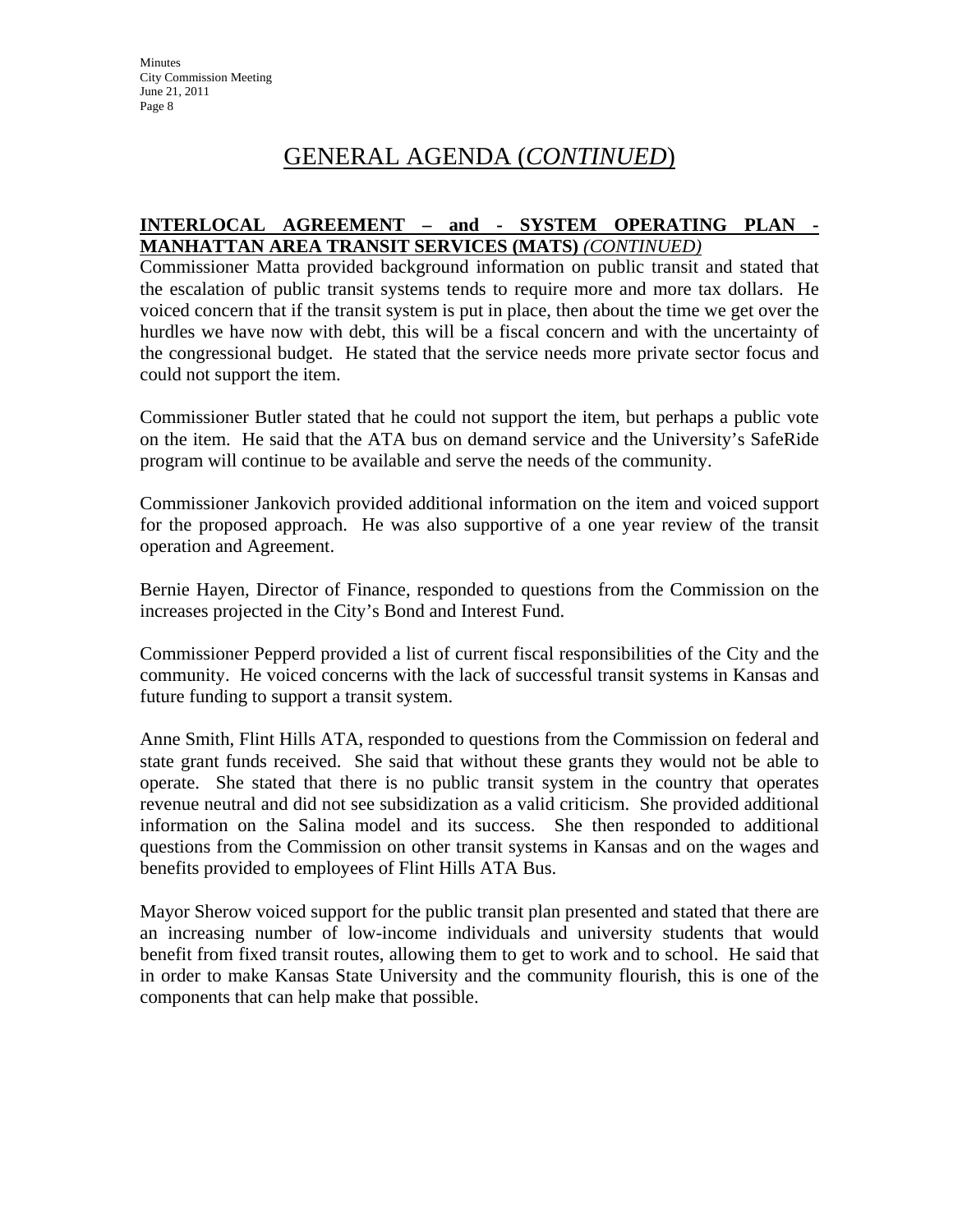#### **INTERLOCAL AGREEMENT – and - SYSTEM OPERATING PLAN - MANHATTAN AREA TRANSIT SERVICES (MATS)** *(CONTINUED)*

After additional discussion and comments of the Commission, Commissioner Jankovich moved to approve Resolution No. 062111-C to authorize the Mayor and City Clerk to execute the Manhattan Area Transit Services Interlocal Agreement and authorize the Mayor and City Clerk to execute the 2012 System Operating Plan Agreement. Mayor Sherow seconded the motion. On a roll call vote, motion failed 3-2, with Commissioners Pepperd, Matta, and Butler voting against the motion.

At 9:35 p.m., the Commission took a brief recess.

#### **FIRST READING – AMEND - PRELIMINARY DEVELOPMENT PLAN - LOT 2, NEW BOSTON COMMONS COMMERCIAL PUD**

Eric Cattell, Assistant Director for Planning, presented the item. He then responded to questions from the Commission related to the zoning history of the property and conformance with the Comprehensive Plan.

Sam Malinowski, Cook, Flatt & Strobel Engineers, provided additional information on the proposal, drainage plan, and detention for the entire development. He stated that the development will have less water runoff than experienced with the prior Riley County Shops.

Rob Ott, City Engineer, stated that a structural Best Management Practices was completed by Cook, Flatt & Strobel. He presented an aerial of the one (1) percent annual flood chance, the floodway, and the flood fringe areas of the property. He then responded to questions from the Commission on the impervious area analysis and stated that the Walgreens and Sonic sites also included underground detention and water quality structural devices.

After discussion, Commissioner Pepperd moved to approve first reading of an ordinance amending the Preliminary Development Plan of Lot 2, New Boston Commons, Commercial Planned Unit Development, and Ordinance No. 6819, to be known as the Final Development Plan of New Boston Commons, Unit Two, Commercial Planned Unit Development, generally located 190 feet south of the intersection of Westport Place and Garden Place, based on the findings in the Staff Report *(See Attachment No. 1)*, with the three conditions of approval recommended by the Manhattan Urban Area Planning Board. Commissioner Jankovich seconded the motion.

Ron Fehr, City Manager, responded to questions from the Commission regarding the original Commercial Planned Unit Development for New Boston Commons, Unit Two.

On a roll call vote, motion carried 5-0.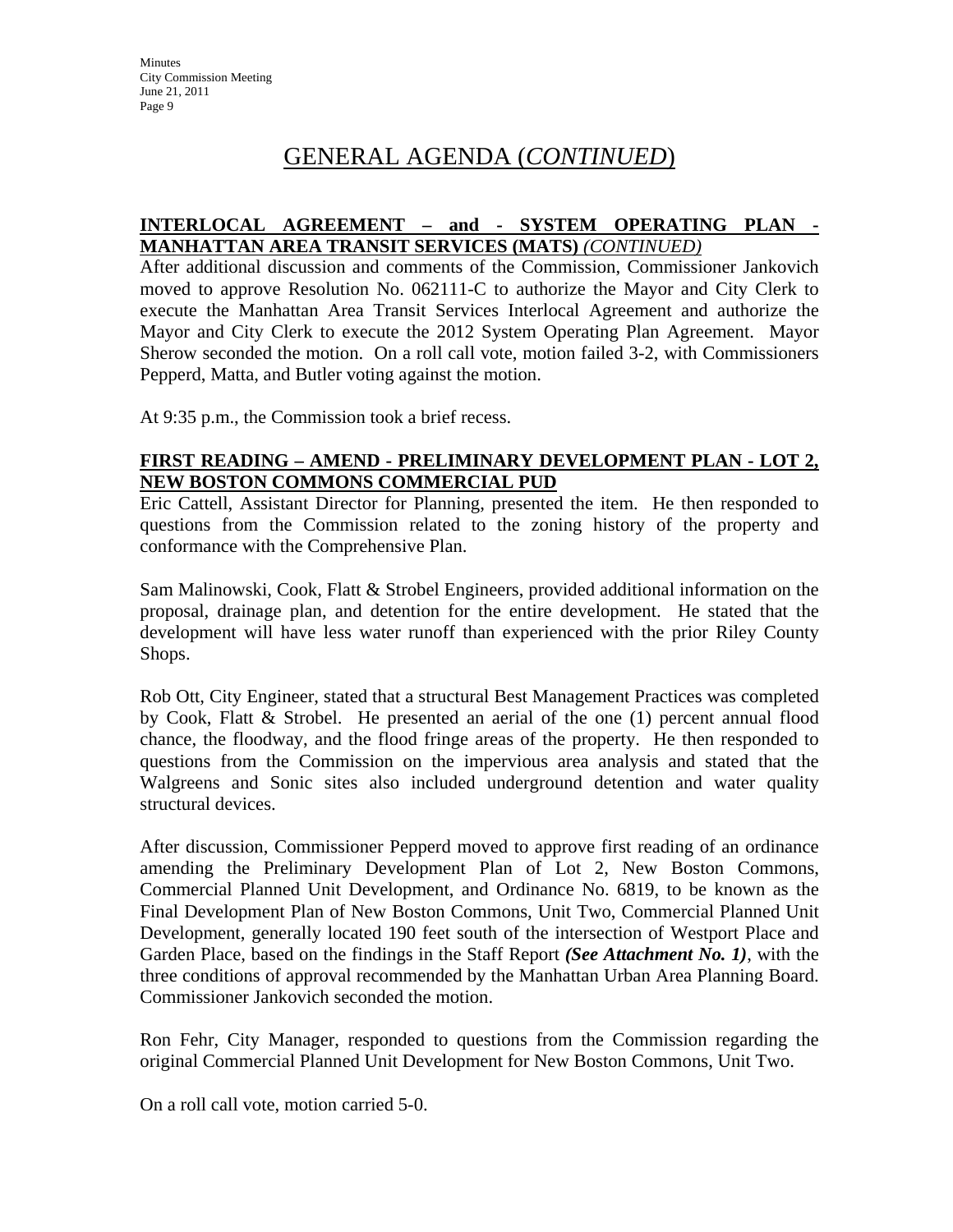#### **DISCUSSION - LOT 9, DOWNTOWN ENTERTAINMENT DISTRICT**

Jason Hilgers, Assistant City Manager, introduced and provided clarification of the item.

Anthony Peterman, Strategic Advisory Group (SAG), presented a summary analysis with respect to the impact in adding two new proposed hotels for Lot 9. He stated that the analysis centered on the impact the two new hotels would have on 1) the new conference center, 2) the overall Manhattan hotel market, and 3) the new Manhattan Hilton Garden Inn Hotel. He then responded to questions from the Commission.

Brad Everett, General Manager, Fairfield Inn, provided additional information on the Hilton Garden Inn facility and provided clarification on the facility's square footage.

Anthony Peterman, SAG, provided clarification on the conference center and hotel total space comparisons. He then responded to questions regarding occupancy and room rates.

Ron Fehr, City Manager, provided additional information on the funding of the conference center.

Rick Kiolbasa, Dial Realty, provided additional information on the Hilton Garden Inn Hotel and informed the Commission that the construction provides an opportunity to build additional rooms once the demand justifies the expansion.

Jason Hilgers, Assistant City Manager, and Anthony Peterman, SAG, provided additional information on the facility, number of meeting rooms and available square footage, outdoor space, and opportunities to utilize the Flint Hills Discovery Center and the Depot facility.

John Conderman, representing the Flint Hills Square Group, commented on the SAG Report and stated that the Report presents no barrier to the Commission deciding to go ahead with this development agreement. He stated that the Report did not mention that the two proposed hotels were originally planned to be built on the southwest side of Manhattan and that it is still an option. He provided additional information on the Report and expressed concerns with the Report. He informed the Commission that clustering of hotels provides a synergistic effect that would benefit every entity in the cluster and that their Group was ready to move forward with the development agreement. He then responded to questions from the Commission.

Steven Hulsing, Hulsing Hotels, Inc., Operator, Clarion Hotel Manhattan, read a prepared letter from Dennis Hulsing, Owner/Operator of the Clarion Hotel Manhattan, providing information on the Manhattan Clarion and voicing concerns with two additional hotels in the market. He then responded to questions from the Commission.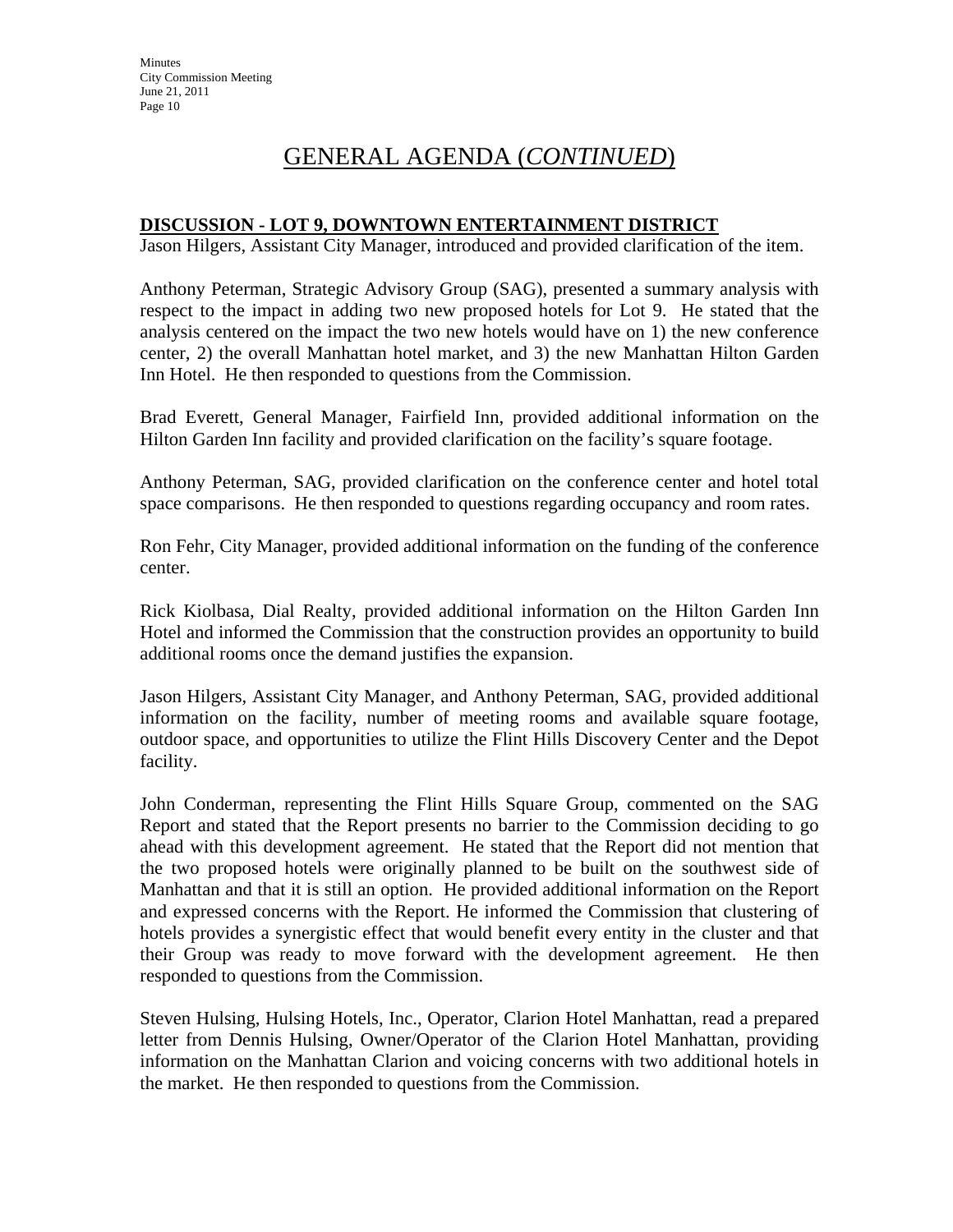#### **DISCUSSION - LOT 9, DOWNTOWN ENTERTAINMENT DISTRICT**

Jennifer Fritchen, General Manager, Clarion Hotel, provided information on the operations of the Clarion Hotel and voiced concern with the negative effect of these two proposed hotels, regardless of where they will be built. She then responded to questions from the Commission.

Gary Coates, Professor of Architecture, Kansas State University, provided additional background information on the concepts provided earlier on Lot 9. He stated that the other hotels will need to deal with competition because the hotels are going to be built on Lot 9 or in another area of the community. He stated that the proposal from Flint Hills Square Group provides synergy to strengthen the north end redevelopment, the Town Center Mall, and the Poyntz Avenue retail area.

Rick Kiolbasa, Dial Realty, informed the Commission that the City should try to find an option besides building more hotels and see what else can be done with Lot 9.

Brad Everett, General Manager, Fairfield Inn, and soon to be manager of the Hilton Garden Inn, provided additional information on the proposal and informed the Commission that more hotels in the south end will drive down occupancy and rates. He expressed concern in undercutting rates of other hotels and voiced support for the south end to be an entertainment district, as originally envisioned.

Anthony Peterman, SAG, provided additional clarification on the Report.

Berne Hayen, Director of Finance, responded to questions from the Commission on transient guest taxes received.

Karen Hibbard, Director, Manhattan Convention and Visitors Bureau, responded to questions from the Commission on conference activities and requirements.

After additional discussion and comments of the Commission, Jason Hilgers, Assistant City Manager, and Ron Fehr, City Manager, responded to questions and provided additional information on the item. They informed the Commission that additional materials detailing available options would be provided to them for their review.

At 12:30 a.m., the Commission took a brief recess.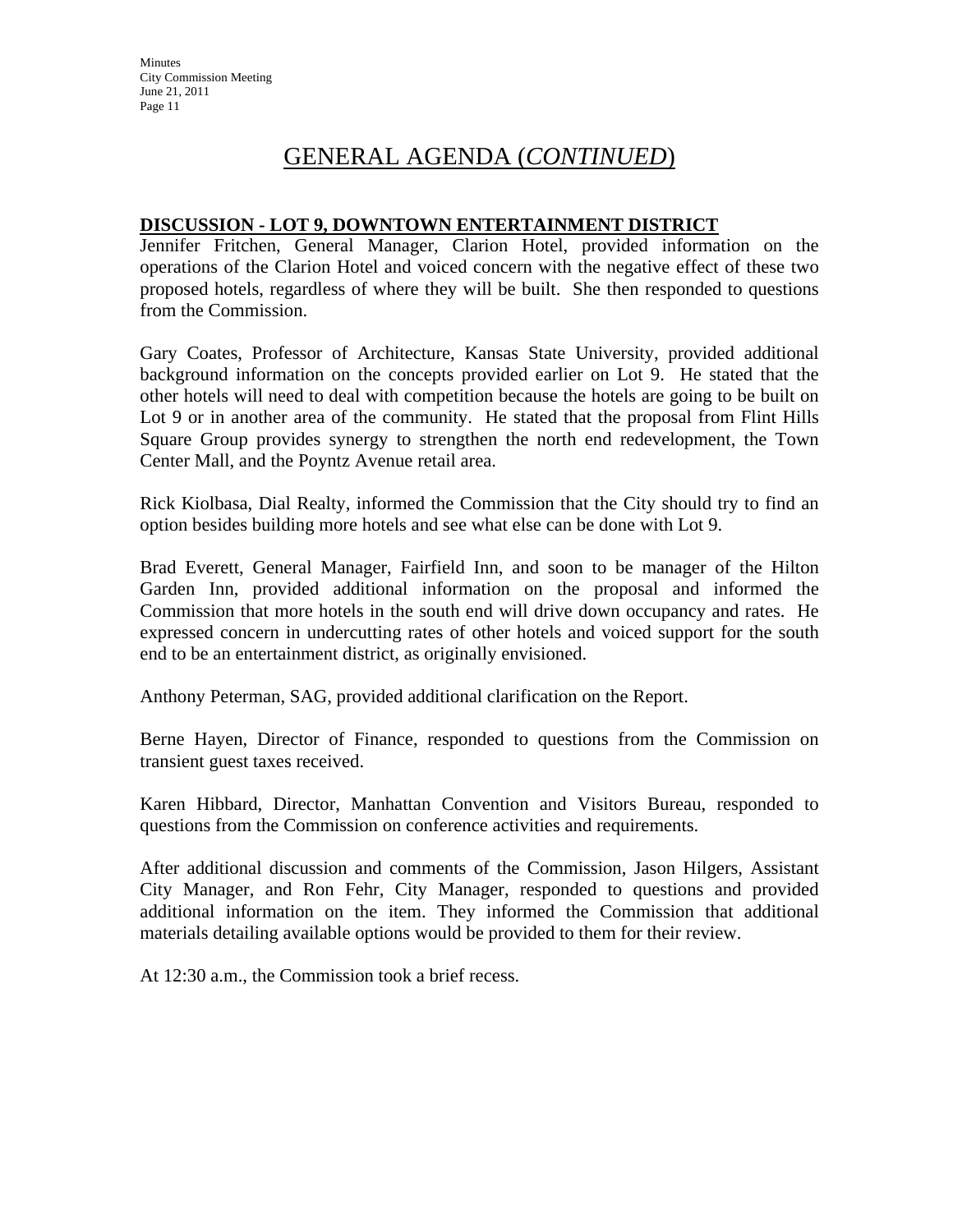Minutes **City Commission Meeting** June 21, 2011 Page 12

#### **ITEM REMOVED FROM CONSENT AGENDA**

#### AIRPORT USE AGREEMENT - AMERICAN AIRLINES, INC.

Commissioner Butler voiced concerns in providing funds to American Eagle Airlines to bring in an additional flight.

Ron Fehr, City Manager, provided background information on the item and discussed the proposal and Airport Use Agreement with American Airlines, Inc. He then responded to questions from the Commission on the Agreement and potential use of economic development funds.

After discussion, Commissioner Jankovich moved to authorize the Mayor and City Clerk to execute the Airport Use Agreement with American Airlines, Inc., for commercial air service for the Manhattan Regional Airport with the additional proviso that the City credit the General Fund up to \$10,000.00 from Economic Development Funds once the new Agreement takes place and the waiver of lease and fuel flowage begins. Commissioner Butler seconded the motion. On a roll call vote, motion carried 5-0.

#### **ADJOURNMENT**

At 12:48 a.m., the Commission adjourned.

MMC, City Clerk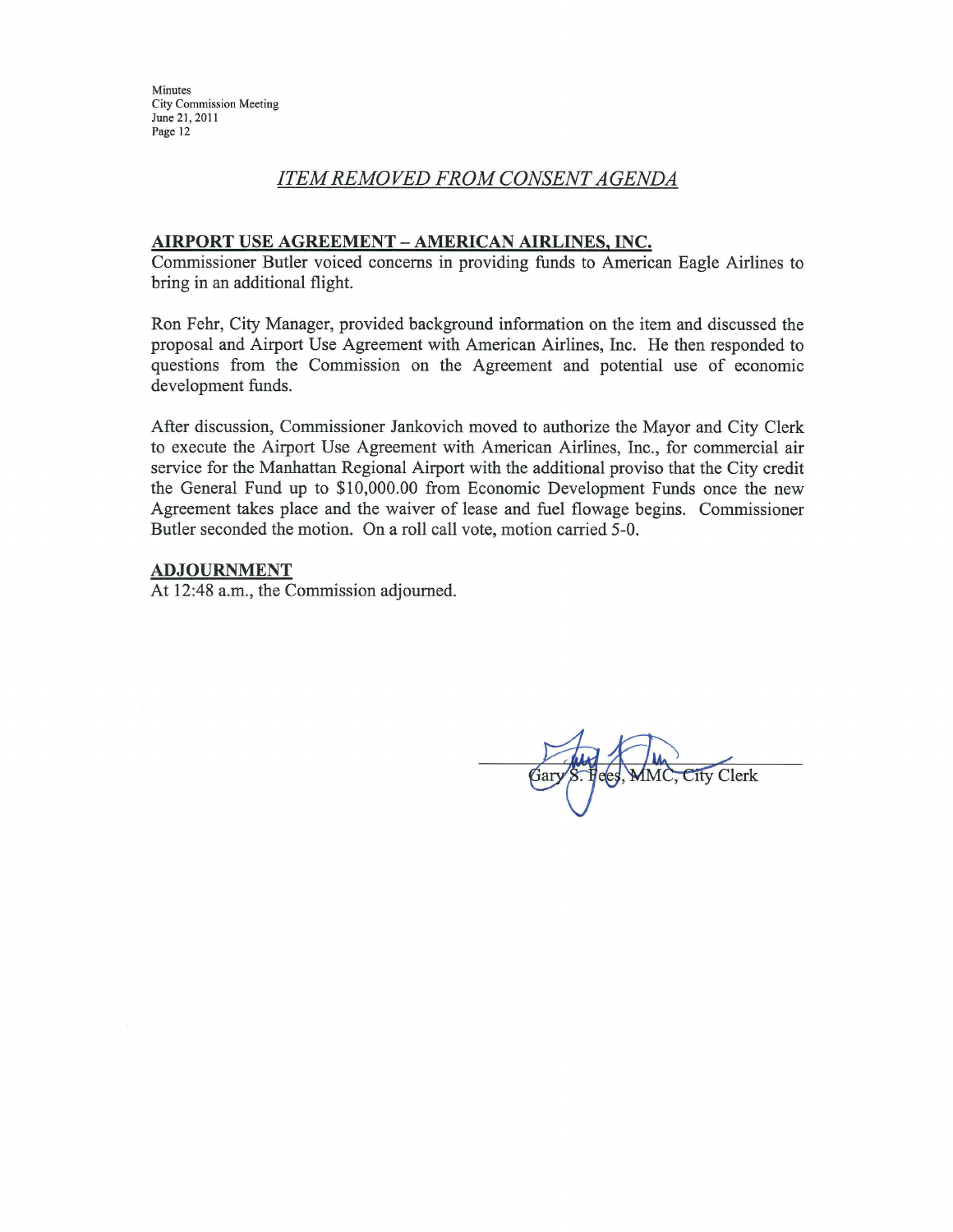#### **STAFF REPORT**

**AN AMENDMENT OF ORDINANCE NO. 6819 AND THE APPROVED PRELIMINARY DEVELOPMENT PLAN OF LOT 2, NEW BOSTON COMMONS, COMMERCIAL PLANNED UNIT DEVELOPMENT. THE AMENDMENT IS PROPOSED AS A FINAL DEVELOPMENT PLAN. A CONCURRENT FINAL PLAT IS ALSO PROPOSED (SEE SEPARATE STAFF MEMORANDUM REGARDING FINAL PLAT.)** 

### **BACKGROUND**

**APPLICANT/OWNER:** Green Apple Ventures, LLC. – Dave Speaks.

**ADDRESS:** 3905 Snowy Reach, Manhattan, KS 66503.

**LOCATION:** Generally located 190 feet south of the intersection of Westport Place and Garden Place.

**AREA:** 28,239 square feet (0.64 acres).

**DATE OF PUBLIC NOTICE PUBLICATION:** May 16, 2011.

#### **DATE OF PUBLIC HEARING: PLANNING BOARD:** June 6, 2011. **CITY COMMISSION:** June 21, 2011.

### **EXISTING PUD:**

#### **Ordinance**

New Boston Commons Commercial Planned Unit Development and Ordinance No. 6819 dated March 23, 2010 (*attached*).

Lot 2, approved with the Preliminary Development Plan in March, 2010, was shown as having a single-story building located on it. The building would be orientated to the east towards the Westport Place travel easement. The proposed building would have approximately 4,290 square feet of gross building area. The building was proposed to be approximately twenty (20) feet tall. Forty-two (42) off-street parking spaces were proposed to be located along the north, east and south of the building (8 spaces to the north, 23 spaces to the east and 10 spaces to the south).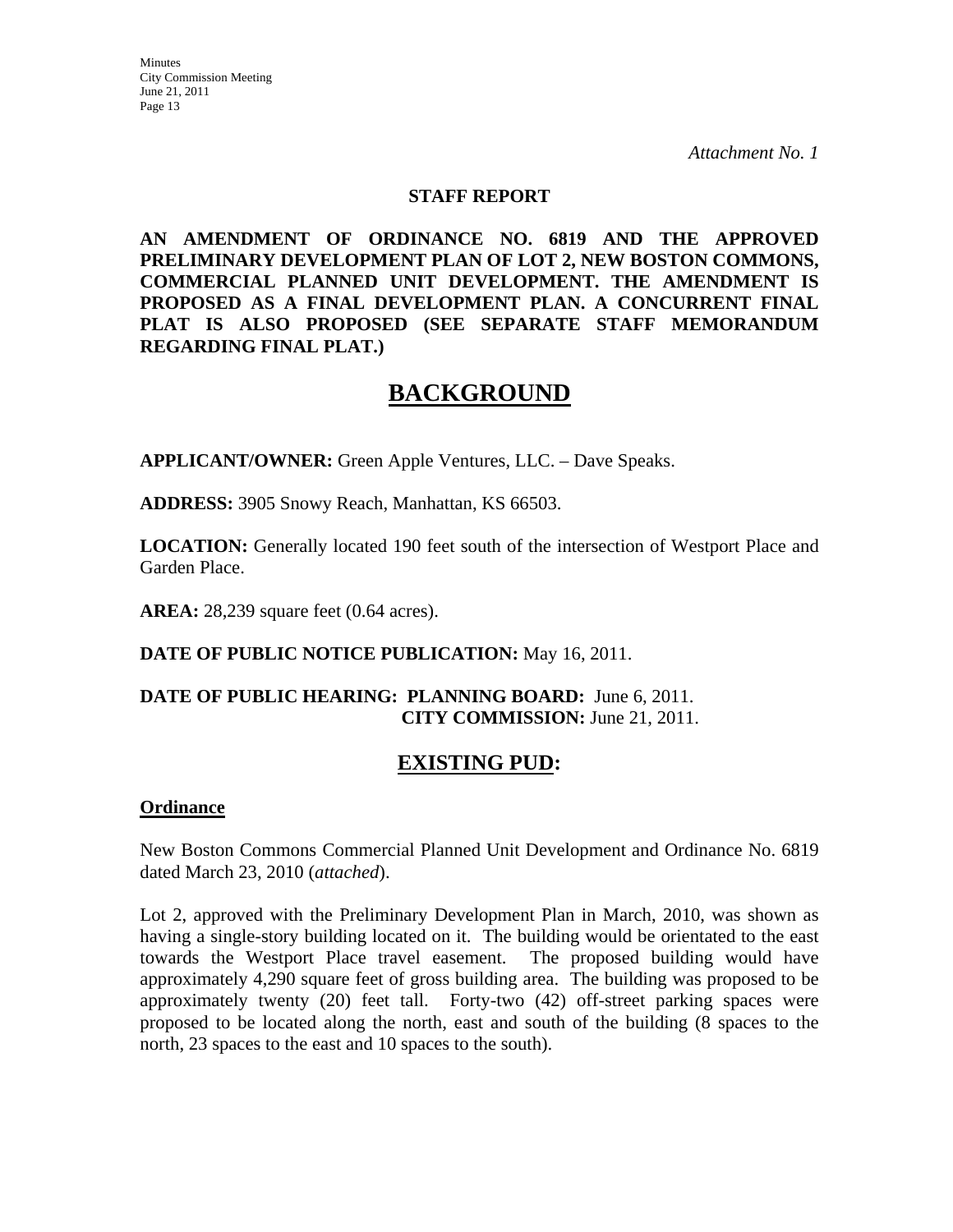#### **Permitted Uses**

The permitted uses in the PUD include Business and Professional Offices.

#### **PROPOSED MODIFICATIONS, BUILDINGS, IMPROVEMENTS AND DESIGN GUIDELINES**

Whenever there are substantial modifications to an approved Preliminary Development Plan, the Manhattan Zoning Regulations require an Amendment of the PUD. The proposed changes are substantial modifications to the approved building and site design on Lot 2, which require an amendment of Ordinance No. 6819 and the Preliminary Development Plan.

**Proposed Lots:** The PUD amendment proposes to split existing Lot 2 into two (2) lots with the New Boston Commons, Unit Two Final Plat. Lot 1 will be approximately 14,100 square feet in area. Lot 2 will also be approximately 14,100 square feet in area. The purpose of the Final Plat is so that the future owner and tenant of Lot 2 can own the building and land outright. The lots will gain access from Westport Place, as originally designed with the New Boston Commons Final Plat. The twenty-five (25) foot wide drainage easement on the west side of the lot is proposed to be vacated with the Final Plat. The drainage easement was dedicated to accommodate stormwater runoff from the north to the south towards Wildcat Creek. A stormwater sewer pipe was installed in this area to convey stormwater to the south and also control the rate of runoff into the creek. This underground pipe eliminates the need for the drainage easement. By vacating the drainage easement, a trash enclosure and proposed landscape screening can be placed in the general area without violating Code of Ordinances for placing structures in a drainage easement. The twenty-five foot wide area will still be a utility easement to allow for access to the stormwater sewer pipe for maintenance and repair.

#### **Proposed Buildings and Improvements:**

The proposed buildings on Lot 1 and 2 will be single-story, with a gross building area of 1,875 square feet for each building, a total of approximately 3,600 square feet. Visually, the structures will appear as one (1) building, but will technically be two (2) building; with a demising wall located on the adjoining property line. The southern building is to be a medical office building. The northern building will be completed to the tenant specifications. The main entrances of the buildings will be to the north and south, respectively. The exterior materials proposed for the buildings are the same as what was approved with the approved Preliminary Development Plans, with stucco and masonry and thinset stone for accents over the entry ways. The roof materials will be architectural shingles. The proposed color of the building will be earth tones that are similar to the color of the accent stones. The height of the building will be approximately nineteen (19)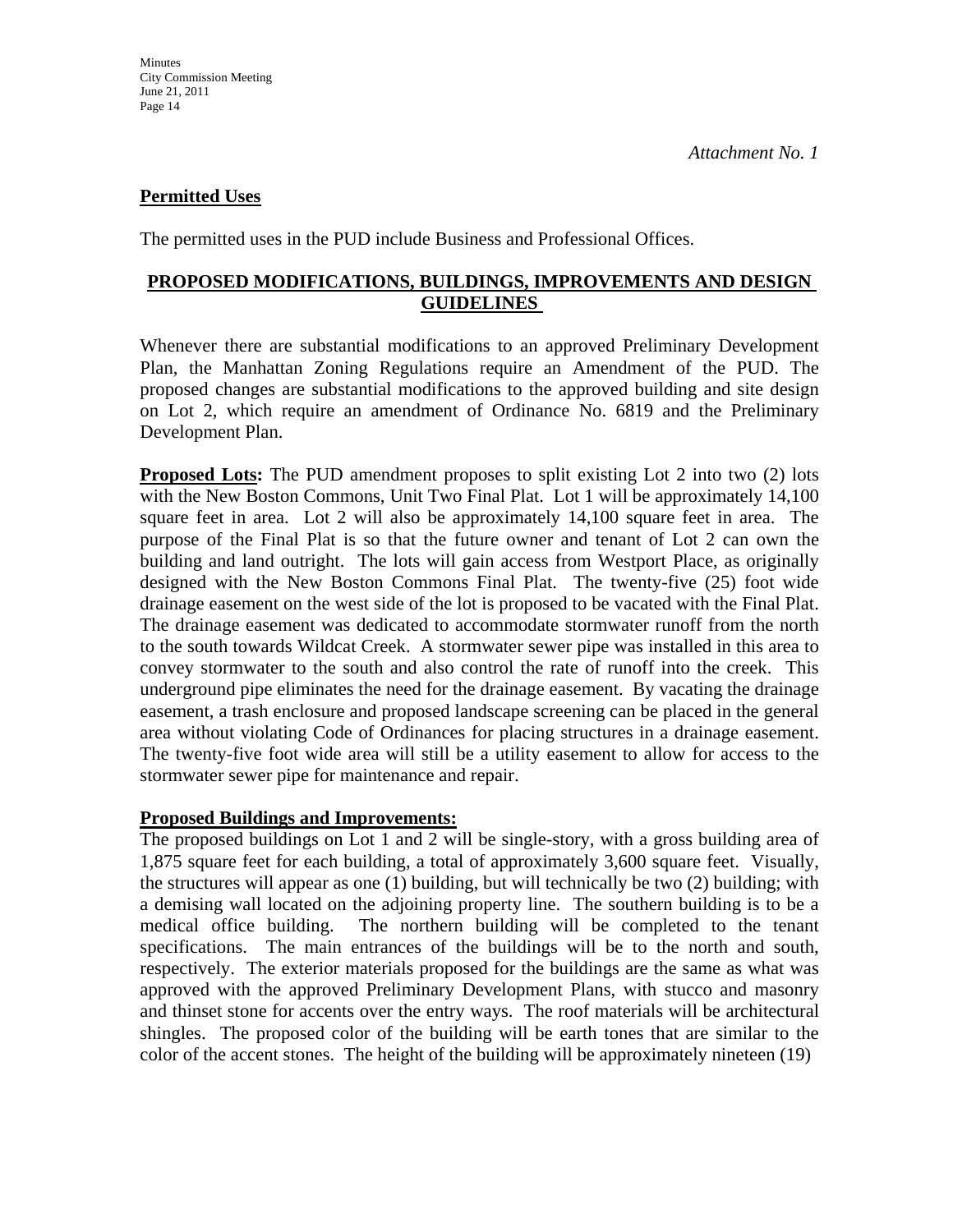**Minutes** City Commission Meeting June 21, 2011 Page 15

*Attachment No. 1* 

feet. The buildings will be setback approximately sixty-six (66) feet from the front property line along Westport Place and sixty-three (63) feet from the Garden Way front property line.

The approved Preliminary Development Plan had forty-two (42) off-street parking spaces located to the north, east and south of the building on the lot. The proposed amendment to the Preliminary Development Plan removes the parking spaces that were to be located to the east of the buildings. Eleven parking spaces are located on each of the proposed lots, for a total of twenty-two (22) off-street parking spaces. The proposed change would be a net loss of twenty (20) spaces.

#### **Proposed Signs:**

The approved Preliminary Development Plan showed one (1) externally lit, ground sign on the north side of the building in a landscape island. Because the lot and building are to be split, two (2) externally lit, ground signs are proposed; one (1) on each lot in a grassy area in front of the buildings.

The signs proposed in the PUD amendment are identical to the signage plan of the approved Preliminary Development Plan. The signs will be located in a grass area near the proposed buildings. Each sign will be approximately four (4) feet tall and six and onehalf (6.5) feet wide with a sign area of approximately twenty-six (26) square feet. The signs will be constructed with a stone base and stucco materials similar to the proposed building. Each business will be identified by individual signs on a four (4) inch by fifty (50) inch, brushed aluminum plate.

Building address numbers will be inset into the masonry near each building entryway.

Exempt signage for such signs identified in the Manhattan Zoning Regulations as address numerals, for lease and other similar signs will also be allowed *(attachment Article VI, Section 6-104 (A)(1),(2),(4),(5),(7) and (8); and Section 6-104 (B)(1) and (2).)*

**Proposed Lighting:** Proposed lighting consists of pedestrian scale lighting at the entrances of the buildings. No light poles are proposed in the parking lots.

# **MATTERS TO BE CONSIDERED WHEN AMENDING A PLANNED UNIT DEVELOPMENT**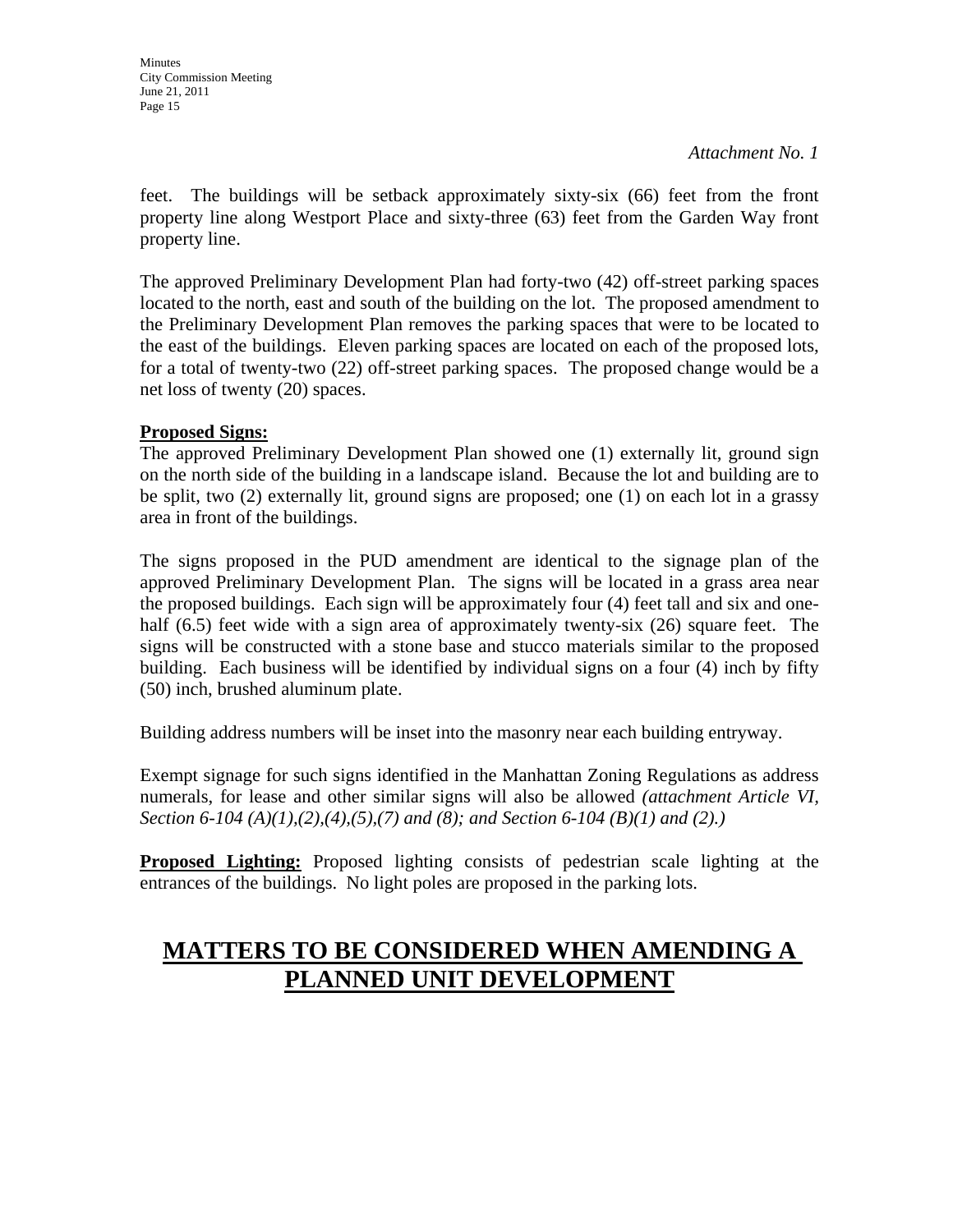**1. WHETHER THE PROPOSED AMENDMENT IS CONSISTENT WITH THE INTENT AND PURPOSE OF THE APPROVED PUD, AND WILL PROMOTE THE EFFICIENT DEVELOPMENT AND PRESERVATION OF THE ENTIRE PUD:** The general intent of the PUD is to provide for a business and professional office development that is an extension of the commercial uses along Anderson Avenue. The proposed amendment is to alter the site development to eliminate off-street parking spaces approved with the Preliminary Development Plan and to divide Lot 2, New Boston Commons PUD into two (2) separate lots so that proposed Lot 2, New Boston Commons, Unit Two, can be purchased and owned independently.

The proposed amendment is generally consistent with the intent and purpose of the approved Preliminary Development Plan. Approval of the proposed amendment will ensure the efficient development and preservation of the entire PUD.

**2. WHETHER THE PROPOSED AMENDMENT IS MADE NECESSARY BECAUSE OF CHANGED OR CHANGING CONDITIONS IN OR AROUND THE PUD, AND THE NATURE OF SUCH CONDITIONS:** The proposed amendment is made necessary by the desire to divide Lot 2, New Boston Commons PUD into two (2) separate lots so that Lot 2, New Boston Commons, Unit Two, can be purchased and owned independently. The application documents state the reason to remove a portion of the off-street parking is that "the developer was unsure as to the use therefore the original PUD showed a significantly greater number of parking spaces with a larger building. The proposed use requires a smaller building and subsequently less parking spaces."

**3. WHETHER THE PROPOSED AMENDMENT WILL RESULT IN A RELATIVE GAIN TO THE PUBLIC HEALTH, SAFETY, CONVENIENCE OR GENERAL WELFARE, AND IS NOT GRANTED SOLELY TO CONFER A SPECIAL BENEFIT UPON ANY PERSON:** Approval of the proposed amendment will result in a relative gain to the general public welfare by allowing the development of the approved PUD. The reduction of the off-street parking will result in an increase in green space on the lots compared to the approved Preliminary Development Plan.

The proposed amendment will not be granted as a special benefit to any one person. The proposed modifications are in response to changes in market conditions in order to make the project viable and a benefit to the general public.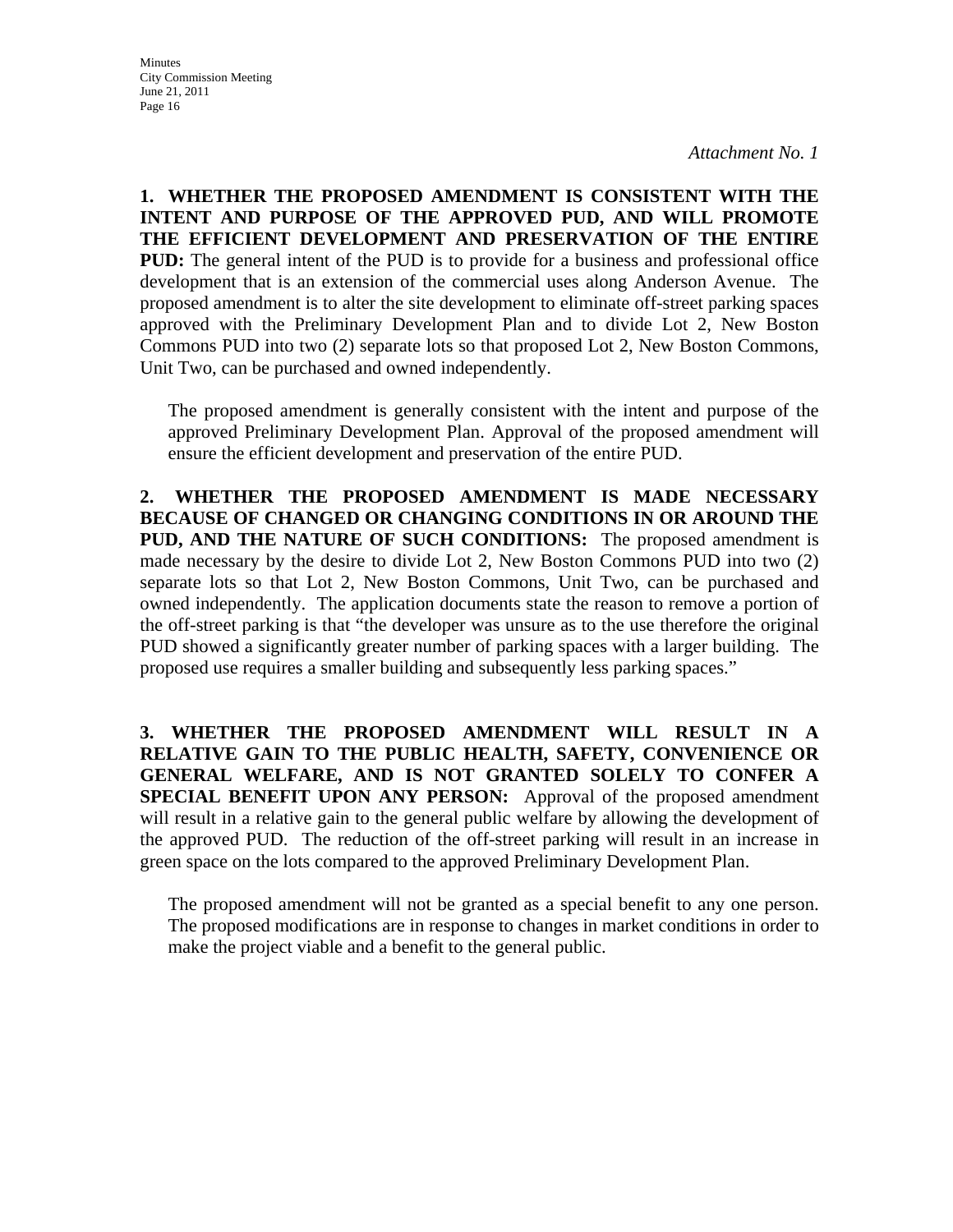# **ADDITIONAL MATTERS TO BE CONSIDERED WHEN AMENDING A PLANNED UNIT DEVELOPMENT**

- **1. LANDSCAPING:** The proposed landscaping is functional with respect to the proposed professional office setting of the development. The landscape plan consists of a grass front yard area along Westport Place, two (2) deciduous trees to the west of the proposed building and a variety of bushes, shrubs and ornamental grasses in landscape beds along the foundations of the building. A row of shrubs are proposed on the west edge of the parking lots on Lots 1  $\&$  2 to provide a landscape buffer and screening from vehicle headlights.
- **2. SCREENING:** A row of shrubs are proposed on the west edge of the parking lots on Lots 1 & 2 to provide a landscape buffer and screening from the vehicle headlights. The trash enclosure on Lot 1s will be enclosed by a six (6) foot tall, sight obscuring cedar fence and gate. The proposed screening should be adequate.
- **3. DRAINAGE:** The site is proposed to drain to the south to Wildcat Creek, via an underground storm water pipe. A comprehensive drainage plan was submitted and approved with the approved PUD. There are no changes to the drainage proposal.

#### **4. CIRCULATION:**

Public Access. The internal circulation plan provides for safe, convenient and efficient movement of motorists and pedestrians and conflicts between motorists and pedestrians are minimized. Access to the lots is from Westport Place, a travel easement which leads to Anderson Avenue to the north. The Garden Place travel easement on the north side of the New Boston Commons development provides for secondary access for both the New Boston Commons PUD and the Westport South Addition PUD. Maintenance responsibilities for the travel easements are established through a restrictive covenant, which was filed with the Final Plat of New Boston Commons Final Plat. The restrictive covenant is to be updated to reflect the new Final Plat of Lots 1 & 2, New Boston Commons, Unit Two.

Traffic.

A traffic analysis was submitted with the application documents for the approved Preliminary Development Plan. The City Engineer has previously reviewed and accepted with the rezoning of the PUD.

#### **Off-Street Parking.**

Originally, the Preliminary Development Plan showed a multiple-tenant building, with potentially four (4) or more business located in to building. The proposed amendment shows a medical office building on Lot 2 and a building left unfinished for the future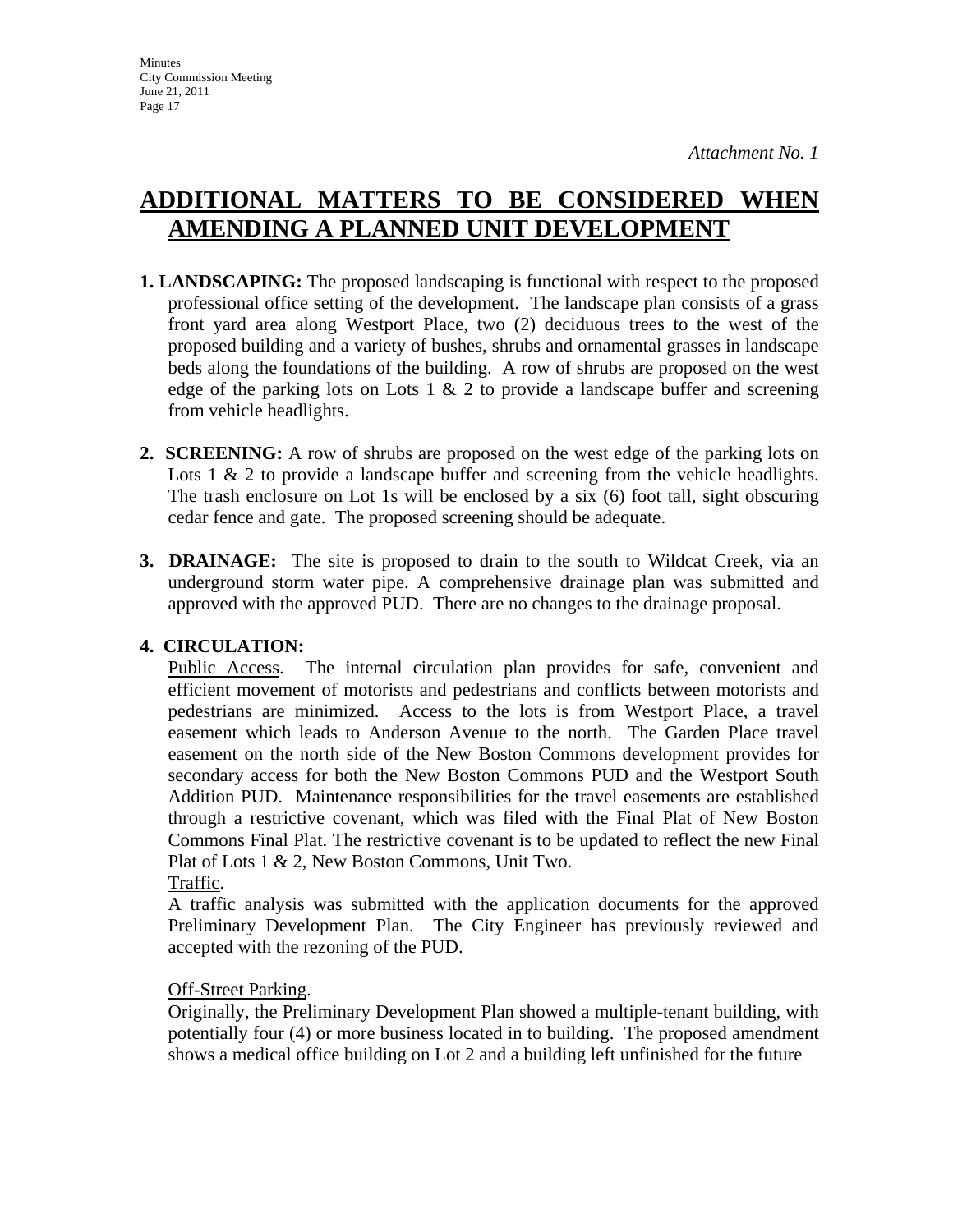tenant on Lot 1. Based on the usable interior floor area of the south building (excluding restrooms, storage, etc.), the medical office would be required to have a minimum of nine parking spaces (5.5 spaces per 1,000 square feet). Eleven (11) spaces are to be provided.

The northern building has a gross interior space of approximately 1,650 square feet. Using a similar percentage of 75% of usable floor area as the southern building, and the off-street parking requirements for a medical office building; a minimum of nine off-street parking spaces would be required. Eleven (11) off-street parking spaces are provided on Lot 1. The proposed off-street parking should be adequate for the proposed uses of the two (2) lots.

#### Sidewalks

The Final Development Plan shows a five (5) foot wide sidewalk on the south side of the building on Lot 2, which will connect to the sidewalk along Westport Place and Garden Way to provide pedestrian access to the development as well as to the commercial development north of the New Boston Commons PUD.

#### Bicycle Parking

One (1) loop style bicycle racks is proposed on the southwest side of the building on Lot 2.

- **5. OPEN SPACE/LANDSCAPED AND COMMON AREA:** The applicant has made provisions for the care and maintenance of the proposed landscaping within the development plan. Upon installation of landscaping, it will be maintained by the owner and watered by an underground sprinkling system.
- **6. CHARACTER OF THE NEIGHBORHOOD:** The site is located among a mix of commercial services, industrial uses, low density residential neighborhoods and high density residential developments. Immediately to the north of the site is Lot 1 of the PUD. On Lot 1 is a two-story business and professional office building. Further to the north is Westport South Commercial PUD which consists of a Walgreens pharmacy and a Sonic Drive-in restaurant. Further yet to the north is Anderson Avenue, a major commercial corridor where restaurants, commercial services, commercial retailers, a shopping center and drive-in banks are located. Along the east property line of the subject site is Lot 4, vacant land associated with the PUD, which has been identified as "future amendment." No uses or buildings are proposed at this time for Lot 4. Further to the east is the Washington Square neighborhood, which is a low density residential development. To the south is Lot 3 of the PUD, Wildcat Creek, Manhattan Optimist Ball Park and industrial uses, including storage units, warehouses, light manufacturing and offices. A business and professional office building is proposed for Lot 3. To the west of the proposed PUD are multi-family apartment complexes.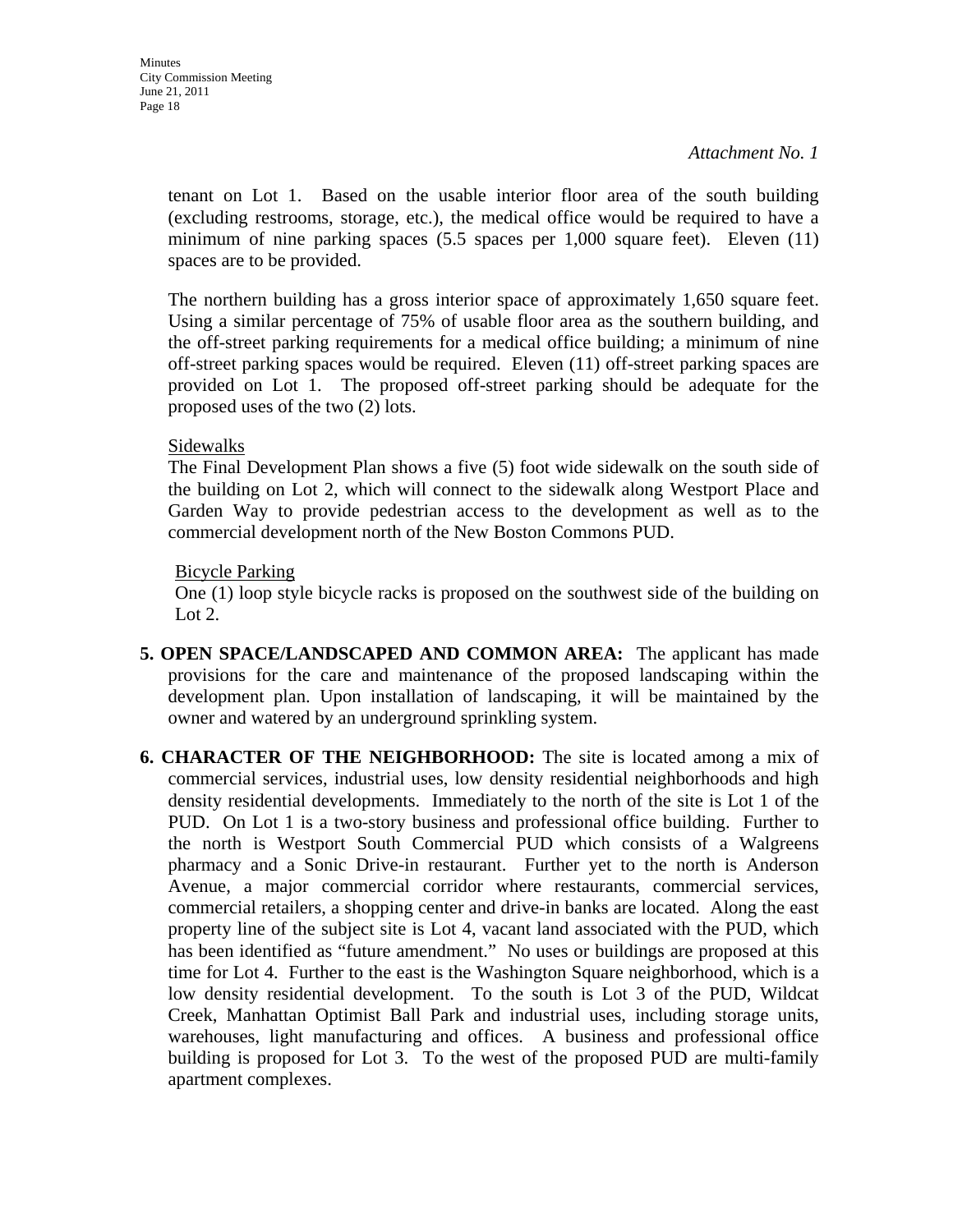### **MATTERS TO BE CONSIDERED WHEN REZONING**

- 1. **EXISTING USE:** Lot 2, New Boston Commons PUD is subject to Ordinance No. 6819 dated March 23, 2010 (*attached*). The site is vacant. Westport Place travel easement has been constructed to the east of the site to provide access to the buildings proposed in the PUD Amendment.
- 2. **PHYSICAL AND ENVIRONMENTAL CHARACTERISTICS:** Generally slopes from north to south, with drainage to the south. Existing structures have been demolished and the site has been graded and is vacant. The site is located outside of any mapped floodplains and is not subject to flood plain development regulations or requirements.

#### **3. SURROUNDING LAND USE AND ZONING:**

- a) **NORTH:** A two-story business and professional office, Walgreens Pharmacy and Sonic drive-in restaurant, Anderson Avenue, a 5-lane arterial, drive-in banks, retail commercial, and restaurants; PUD, Lot 1, New Boston Commons Planned Unit Development, Westport South Commercial Planned Unit Development, C-2, Neighborhood Shopping District.
- b) **SOUTH:** vacant land proposed to be a business and professional office building, Wildcat Creek, Optimist Sports Park; PUD, Lot 3, New Boston Commons Planned Unit Development, R, Single-Family Residential District, I-2, Industrial Park District.
- c) **EAST:** Commercial retail and services, government buildings, professional offices and single-family attached homes in the Washington Square Neighborhood; C-2 District and R-2, Two-family Residential District.
- d) **WEST:** Garden Way, a local 2-lane street, and multiple-family apartment buildings: R-3 District.
- 4. **GENERAL NEIGHBORHOOD CHARACTER:** See above.
- 5. **SUITABILITY OF SITE FOR USES UNDER CURRENT ZONING:** The site is suitable for the Permitted Uses approved with the PUD, which is limited to Business and Professional Offices.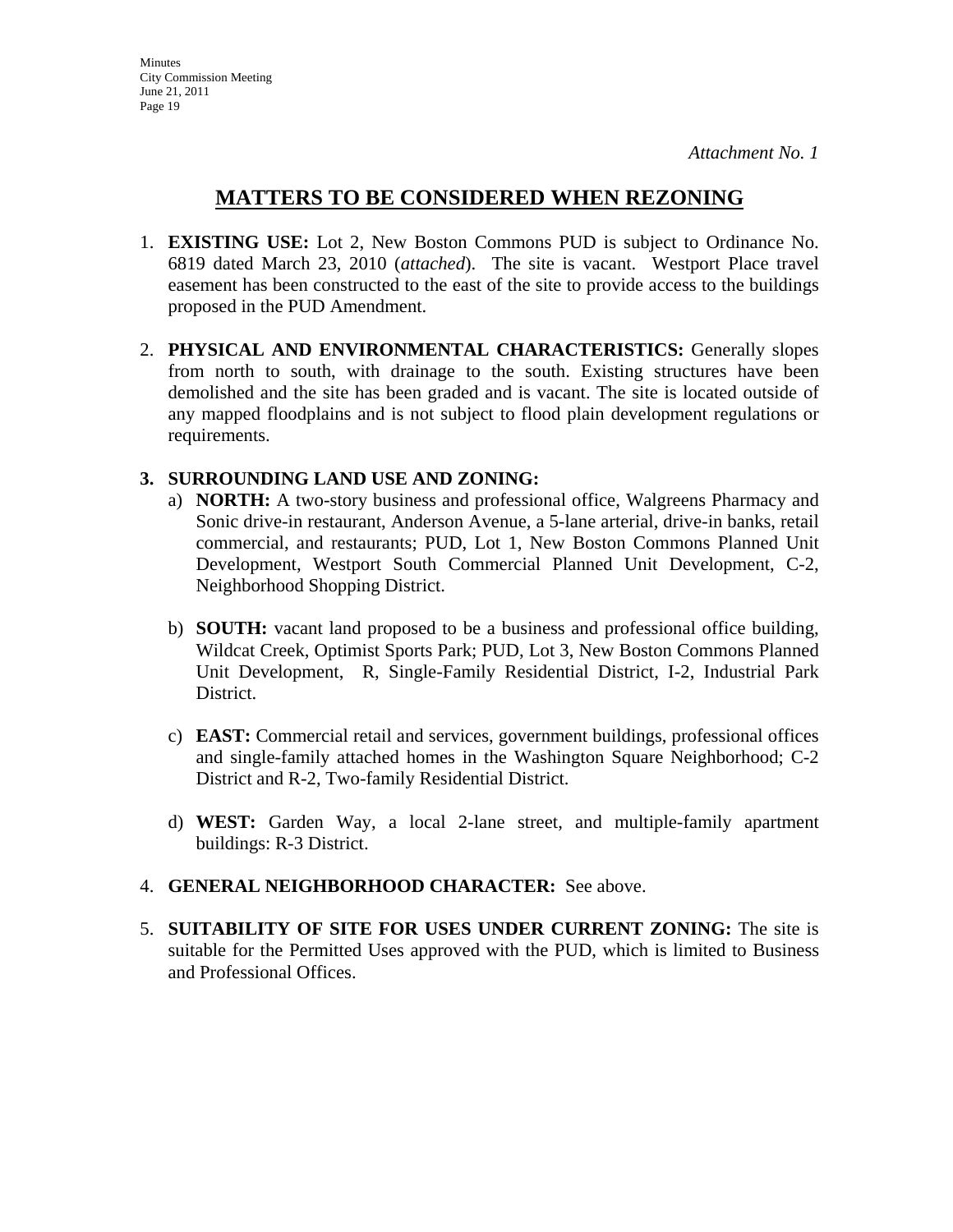6. **COMPATIBILITY OF PROPOSED DISTRICT WITH NEARBY PROPERTIES AND EXTENT TO WHICH IT MAY HAVE DETRIMENTAL AFFECTS:** The proposed amendment should have minimal impacts on adjacent properties. The proposed buildings are similar in size, architectural character and design to the building approved for Lot 2 of the Preliminary Development Plan. The site design proposed with the PUD Amendment, including the landscape plan, is similar to what was approved in March, 2010. The proposed amendment does remove twenty (20) parking spaces from the two (2) lots. The approved Preliminary Development Plan showed one (1) business and professional office building that had the potential for four (4) or more business located in it. The forty-two (42) off-street parking spaces shown on the approved Preliminary Development Plan was originally planned for a proposed sit down restaurant on Lot 2. The proposed restaurant has a significantly higher parking requirement compared to the business and professional offices that was ultimately approved with the PUD. The approved off-street parking was to accommodate the mix of offices that could be used in the building.

Based on the size of the two (2) buildings of the PUD amendment and the proposed use as a medical office; seven (7) off-street parking spaces are required on each lot. The Zoning Regulations lists medical offices as having the highest minimum parking requirements of business and professional office uses because of the typical schedule practice of medical offices. Each building will have eleven (11) parking spaces, which exceeds the minimum requirements and should be adequate for the proposed uses of the building.

7. **CONFORMANCE WITH COMPREHENSIVE PLAN:** The Future Land Use Map designates the site, which is shown on both the Northwest Planning Area and Southwest Planning Area maps, as RHD, Residential High Density. The Manhattan Urban Area Planning Board recommended approval of the rezoning from R, Single-Family Residential District to PUD by finding that the PUD were C**ONSISTENT WITH THE OFFICE/RESEARCH PARK (OFF/RP) CATEGORY AND THE GROWTH MANAGEMENT POLICY GM 9 OF THE COMPREHENSIVE PLAN. THE PROPOSED AMENDMENT GENERALLY CONFORMS TO THE COMPREHENSIVE PLAN.**

8. **ZONING HISTORY AND LENGTH OF TIME VACANT AS ZONED:** The site was annexed in 1962 and zoned "A", First Dwelling House District. From 1965-1969 the site was zoned A-A, Single Family Dwelling District. From 1969 to the March 19, 2010 the site has been zoned R, Single-Family Residential District. The site was zoned from R District to PUD, New Boston Commons Planned Unit Development, on March 23, 2010. The site was part of the Riley Country shops, which was reportedly established in the 1950's and remained in operation until 2007. The site has become vacant with the preparation for the development in 2007.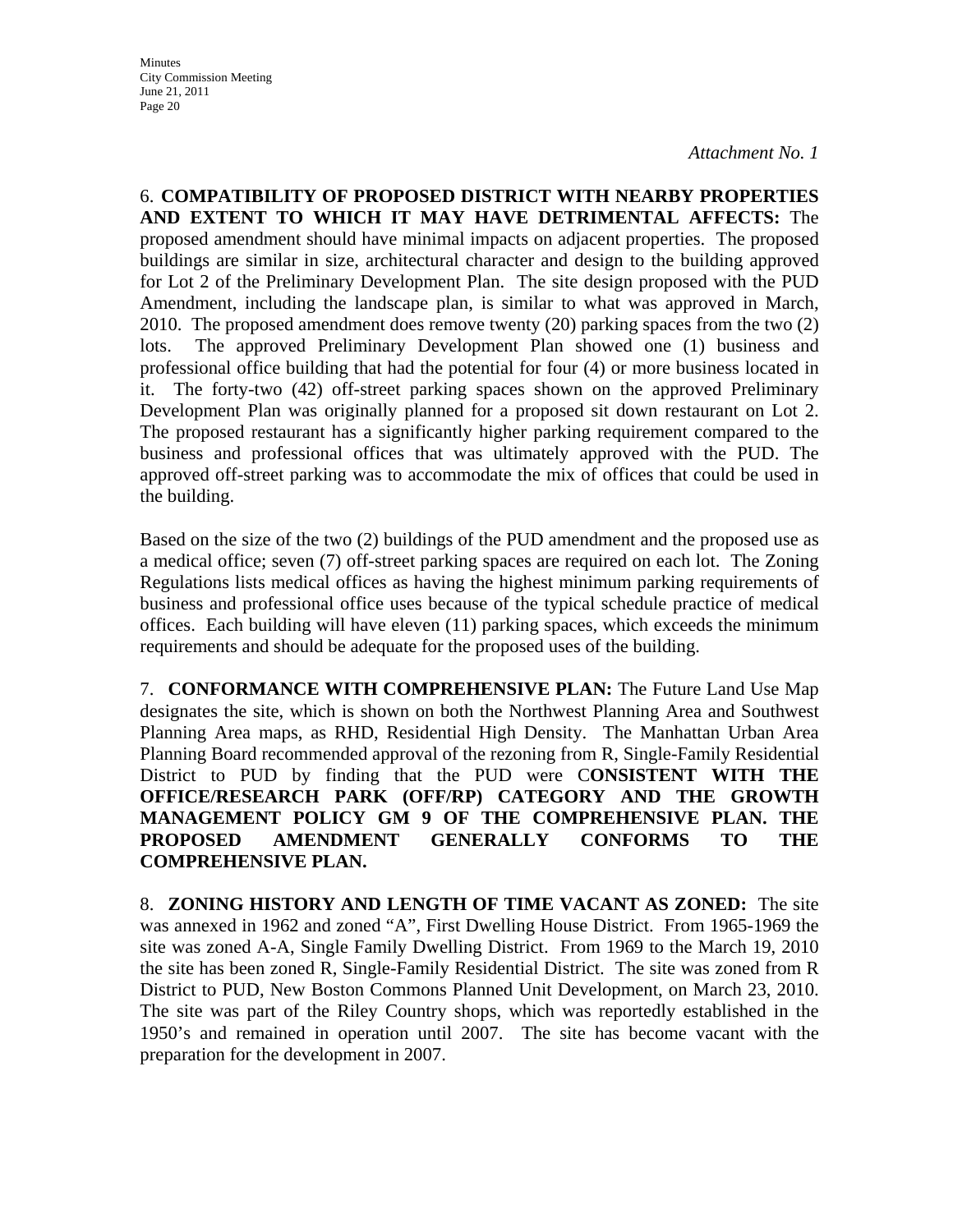#### 9. **CONSISTENCY WITH INTENT AND PURPOSE OF THE ZONING ORDINANCE:**

The intent and purpose of the Zoning Regulations is to protect the public health, safety, and general welfare; regulate the use of land and buildings within zoning districts to assure compatibility; and to protect property values.

The PUD Regulations are intended to provide a maximum choice of living environments by allowing a variety of housing and building types; a more efficient land use than is generally achieved through conventional development; a development pattern that is in harmony with land use density, transportation facilities and community facilities; and a development plan which addresses specific needs and unique conditions of the site which may require changes in bulk regulations or layout. The proposed PUD amendment is consistent with the intent and purposes of the Zoning Regulations, subject to the conditions of approval listed under the staff recommendation.

10. **RELATIVE GAIN TO THE PUBLIC HEALTH, SAFETY AND WELFARE THAT DENIAL OF THE REQUEST WOULD ACCOMPLISH, COMPARED WITH THE HARDSHIP IMPOSED UPON THE APPLICANT:** There appears to be no relative gain to the public that denial would accomplish compared to the hardship to the application. The proposed amendment is to allow the developer to sale proposed Lot 2 and reduce the amount of off-street parking to that which is more consistent with a medical office.

11. **ADEQUACY OF PUBLIC FACILITIES AND SERVICES:** Adequate public facilities and services are available to serve the site.

#### 12. **OTHER APPLICABLE FACTORS:** None

13. **STAFF COMMENTS:** City Administration recommends approval of the proposed amendment of Ordinance No. 6819 and the approved Preliminary Development Plan of Lot 2, New Boston Commons Commercial PUD, to be known as the Final Development Plan of Lots 1 and 2, New Boston Commons Unit Two Commercial Planned Unit Development, subject to the following conditions:

1. All provisions of Ordinance No. 6819 that are not in conflict with this amendment shall remain in force.

2. The landscape bushes proposed for the buffer and screening of the parking lots shall be planted at a minimum of thirty (30) inches in height and shall have a maximum separation distance of three (3) feet on center to provide adequate screening of the vehicle headlights.